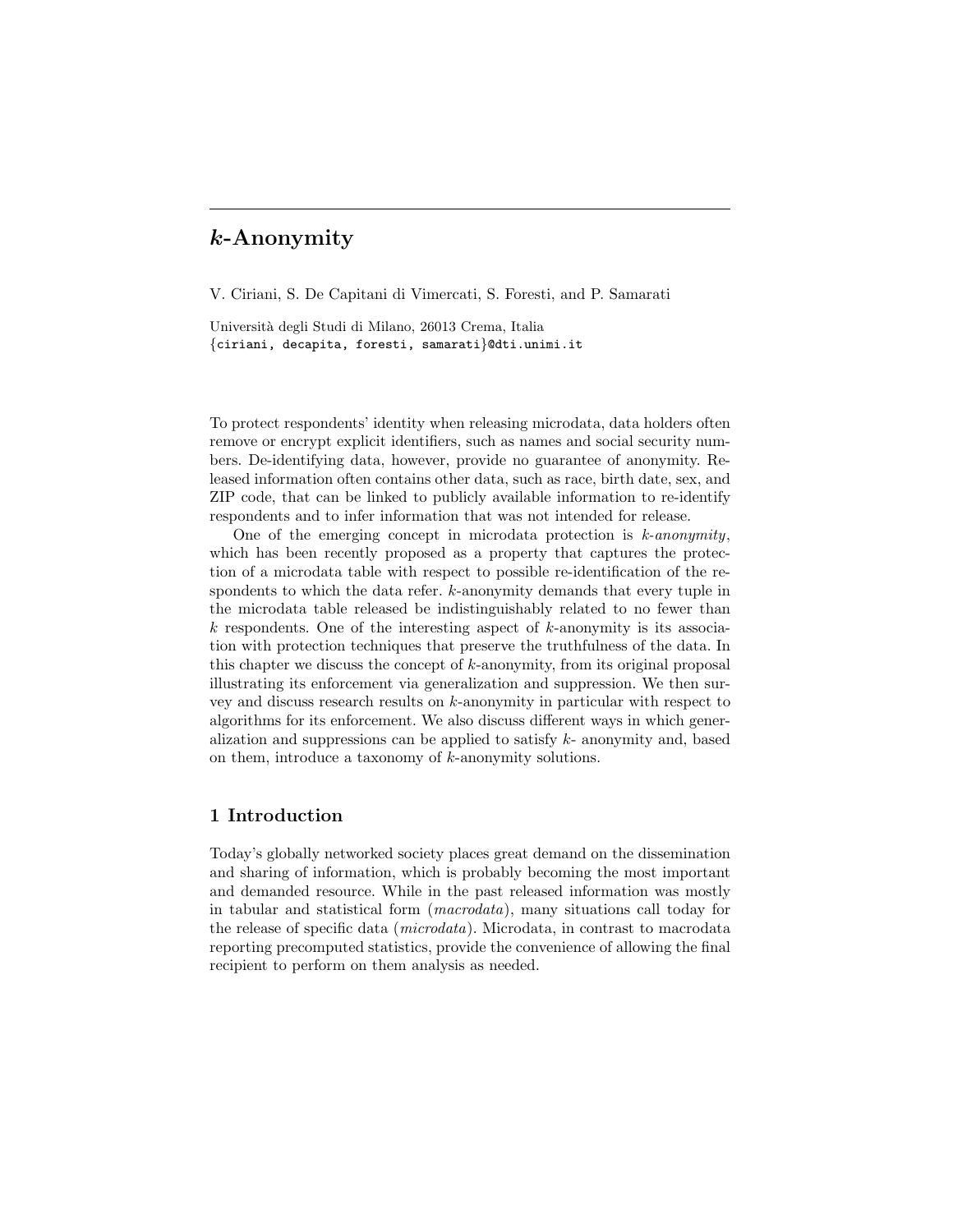To protect the anonymity of the entities, called respondents, to which microdata undergoing public or semipublic release refer, data holders often remove or encrypt explicit identifiers such as names, addresses, and phone numbers. De-identifying data, however, provides no guarantee of anonymity. Released information often contains other data, such as race, birth date, sex, and ZIP code, which can be linked to publicly available information to reidentify (or restrict the uncertainty about) the data respondents, thus leaking information that was not intended for disclosure. The large amount of information easily accessible today, together with the increased computational power available to the attackers, make such linking attacks a serious problem. Indeed, the restricted access to information and its expensive processing, which represented a form of protection in the past, do not hold anymore. Information about us is collected every day, as we join associations or groups, shop for groceries, or execute most of our common daily activities [8, 10]; the amount of privately owned records that describe each citizen's finances, interests, and demographics is increasing every day. Information bureaus such as TRW, Equifax, and Trans Union hold the largest and most detailed databases on American consumers. Most municipalities sell population registers that include the identities of individuals along with basic demographics; examples include local census data, voter lists, city directories, and information from motor vehicle agencies, tax assessors, and real estate agencies. Typical data contained in these databases may include names, social security numbers, birth dates, addresses, telephone numbers, family status, and employment/salary histories. These data, which are often publicly distributed or sold, can be used for linking identities with de-identified information, thus allowing re-identification of respondents. This situation has raised particular concerns in the medical and financial fields, where microdata, which are increasingly released for circulation or research, can be or have been subject to abuses, compromising the privacy of individuals [4, 10, 35].

To illustrate the concept, consider the table in Fig. 1, which exemplifies medical data to be released. In this table, which we refer to as Private Table (PT), data have been de-identified by suppressing names and Social Security Numbers (SSNs) so not to explicitly disclose the identities of respondents. However, values of other released attributes, such as Race, Date of birth, Sex, ZIP and Marital status can also appear in some external table jointly with the individual identity, and can therefore allow them to be tracked. For instance, ZIP, Date of birth, Sex, and Marital status can be linked to the Voter List in Fig. 2 to reveal Name, Address, and City. In the private table, for example, there is only one divorced female (F) born on 64/04/12 and living in the 94142 area. This combination, if unique in the external world as well, uniquely identifies the corresponding tuple as pertaining to "Sue J. Doe, 900 Market Street, San Francisco", thus revealing that she has reported hypertension. (Notice that the medical information is not assumed to be publicly associated with individuals, and the desired protection is to release the medical information in a way that the identities of individ-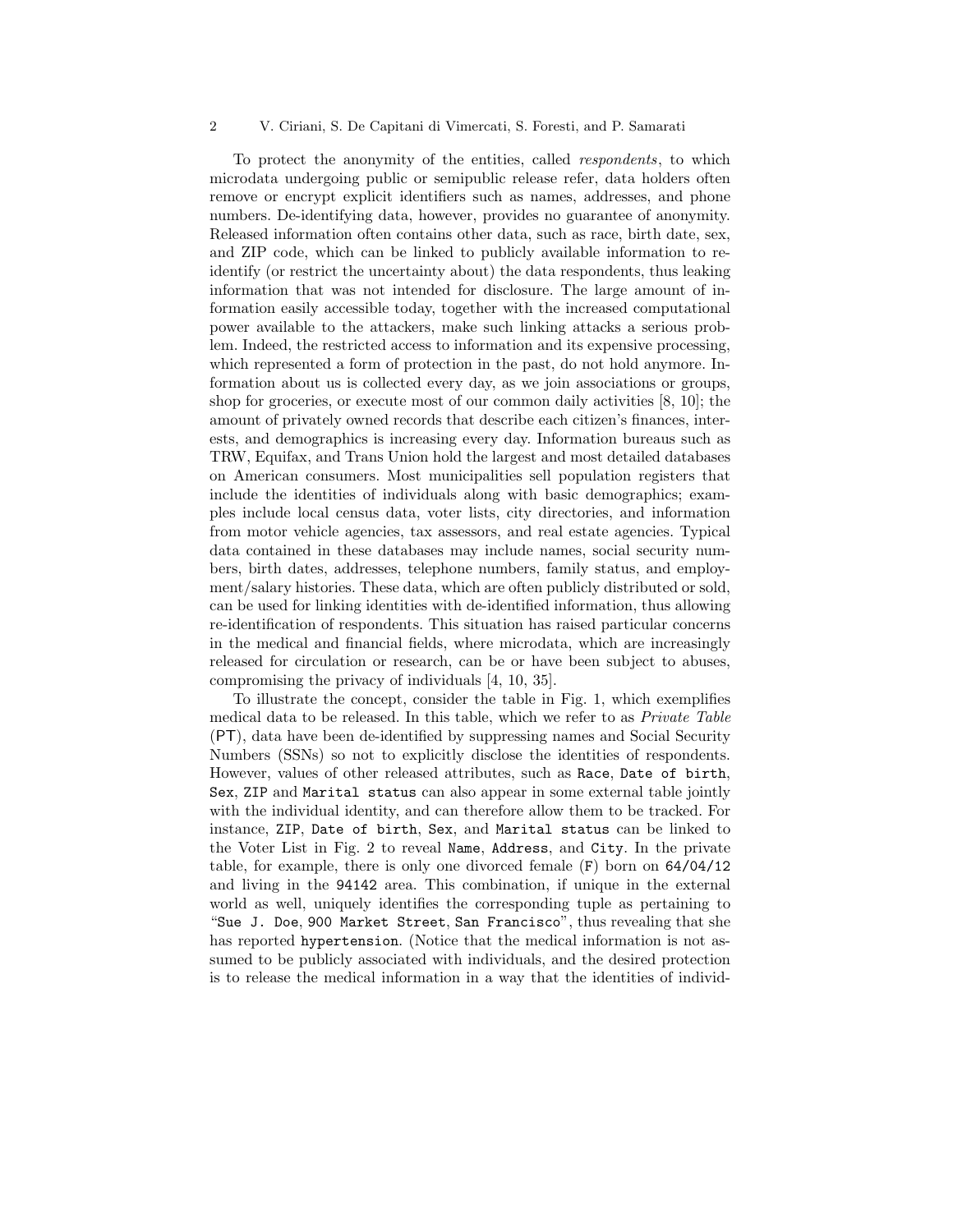|  |       | SSN Name Race Date of birth Sex ZIP |   |       | Marital status Disease |              |
|--|-------|-------------------------------------|---|-------|------------------------|--------------|
|  | asian | 64/04/12                            | F |       | 94142 divorced         | hypertension |
|  | asian | 64/09/13                            | F |       | 94141 divorced         | obesity      |
|  | asian | 64/04/15                            | F |       | 94139 married          | chest pain   |
|  | asian | 63/03/13                            | М |       | 94139 married          | obesity      |
|  | asian | 63/03/18                            | М |       | 94139 married          | short breath |
|  |       | black $64/09/27$                    | F |       | $94138$ single         | short breath |
|  |       | black $64/09/27$                    | F |       | $94139$ single         | obesity      |
|  |       | white $64/09/27$                    | F |       | $94139$ single         | chest pain   |
|  |       | white $64/09/27$                    | F | 94141 | widow                  | short breath |

Fig. 1. De-identified private table (medical data)

| <b>Name</b> | <b>Address</b>                                                | $\mathrm{C}$ ity | ZIP. | DOB | Sex | <b>Status</b>   |
|-------------|---------------------------------------------------------------|------------------|------|-----|-----|-----------------|
| .           |                                                               |                  | .    |     | .   | .               |
| .           | .                                                             | .                | .    | .   | .   | .               |
|             | Sue J. Doe 900 Market St. San Francisco $94142\quad 64/04/12$ |                  |      |     | F   | <i>divorced</i> |
| .           |                                                               |                  | .    |     | .   |                 |

Fig. 2. Non de-identified public available table

uals cannot be determined. However, the released characteristics for Sue J. Doe leads to determine which medical data among those released are hers.) While this example demonstrates an exact match, in some cases, linking allows one to detect a restricted set of individuals among whom there is the actual data respondent. To avoid the release of de-identified microdata still exposed to linking attacks, different microdata protection techniques can be applied (see chap. "Microdata Protection" for a survey of these different techniques). Among them, there are the commonly used approaches like sampling, swapping values, and adding noise to the data while maintaining some overall statistical properties of the resulting table. However, many uses require release and explicit management of microdata while needing *truthful* information within each tuple. This "data quality" requirement makes inappropriate those techniques that disturb data and therefore, although preserving statistical properties, compromise the correctness of single tuples. k-anonymity, together with its enforcement via generalization and suppression, has been therefore proposed as an approach to protect respondents' identities while releasing truthful information [26].

In this chap. we discuss  $k$ -anonymity, starting from its original proposal and surveying then the different algorithms proposed for its enforcement. Also, we will illustrate existing proposals enriching and refining the original definition of k-anonymity. The remainder of this chap. is organized as follows. Section 2 illustrates the basic concepts on  $k$ -anonymity and describes the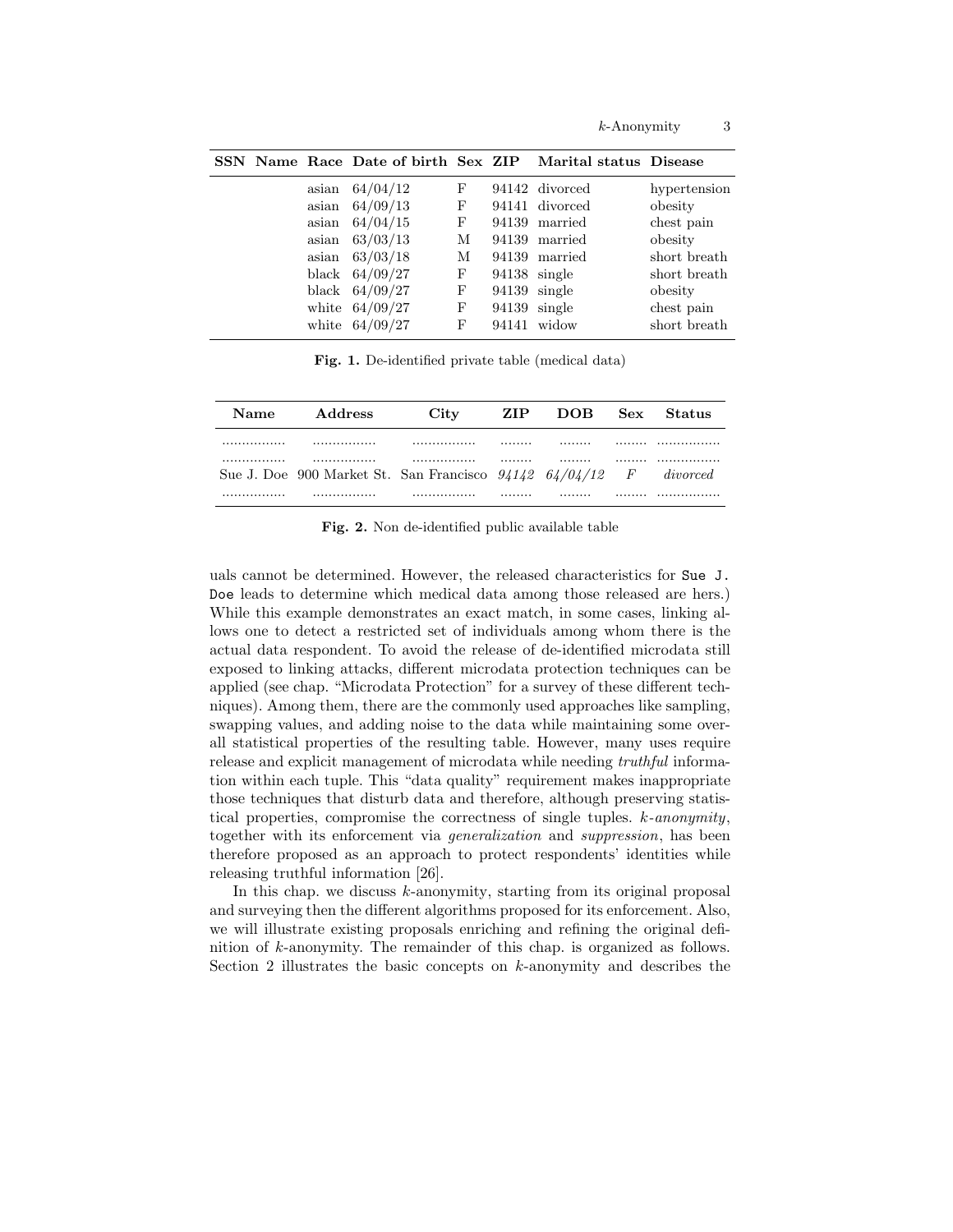original  $k$ -anonymity definition with attribute generalization and tuple suppression. Section 3 introduces a taxonomy for classifying existing k-anonymity approaches. Section 4 and Sect. 5 describe the algorithms proposed in literature for producing k-anonymous tables. Section 6 briefly presents further studies based on the k-anonymity. Finally, Sect. 7 concludes the chapter.

# 2 k-Anonymity and k-Anonymous Tables

The concept of k-anonymity  $[27]$  tries to capture, on the private table PT to be released, one of the main requirements that has been followed by the statistical community and by agencies releasing the data, and according to which the released data should be indistinguishably related to no less than a certain number of respondents.

The set of attributes included in the private table, also externally available and therefore exploitable for linking, is called *quasi-identifier*. The requirement just stated is then translated in  $[26]$  in the k-anonymity requirement below, which states that every tuple released cannot be related to fewer than k respondents.

Definition 1 (k-anonymity requirement). Each release of data must be such that every combination of values of quasi-identifiers can be indistinctly matched to at least k respondents.

Since it seems impossible, or highly impractical and limiting, to make assumptions on the datasets available for linking to external attackers or curious data recipients, essentially  $k$ -anonymity takes a safe approach requiring that, in the released table itself, the respondents be indistinguishable (within a given set) with respect to the set of attributes. To guarantee the  $k$ -anonymity requirement, k-anonymity requires each quasi-identifier value in the released table to have at least k occurrences, as stated by the following definition.

**Definition 2** (*k*-anonymity). Let  $T(A_1, \ldots, A_m)$  be a table, and QI be a quasi-identifier associated with it.  $T$  is said to satisfy k-anonymity with respect to QI iff each sequence of values in  $T[QI]$  appears at least with k occurrences in  $T[QI]$ .<sup>1</sup>

This definition is a sufficient condition for the k-anonymity requirement: a table satisfying Definition 2 for a given  $k$  clearly satisfies the  $k$ -anonymity requirement for such a  $k$ . If a set of attributes of external tables appears in the quasi-identifier associated with the private table PT, and the table satisfies Definition 2, the combination of the released data with the external data will never allow the recipient to associate each released tuple with less than  $k$ 

 $1 T[QI]$  denotes the projection, maintaining duplicate tuples, of attributes  $QI$  in T.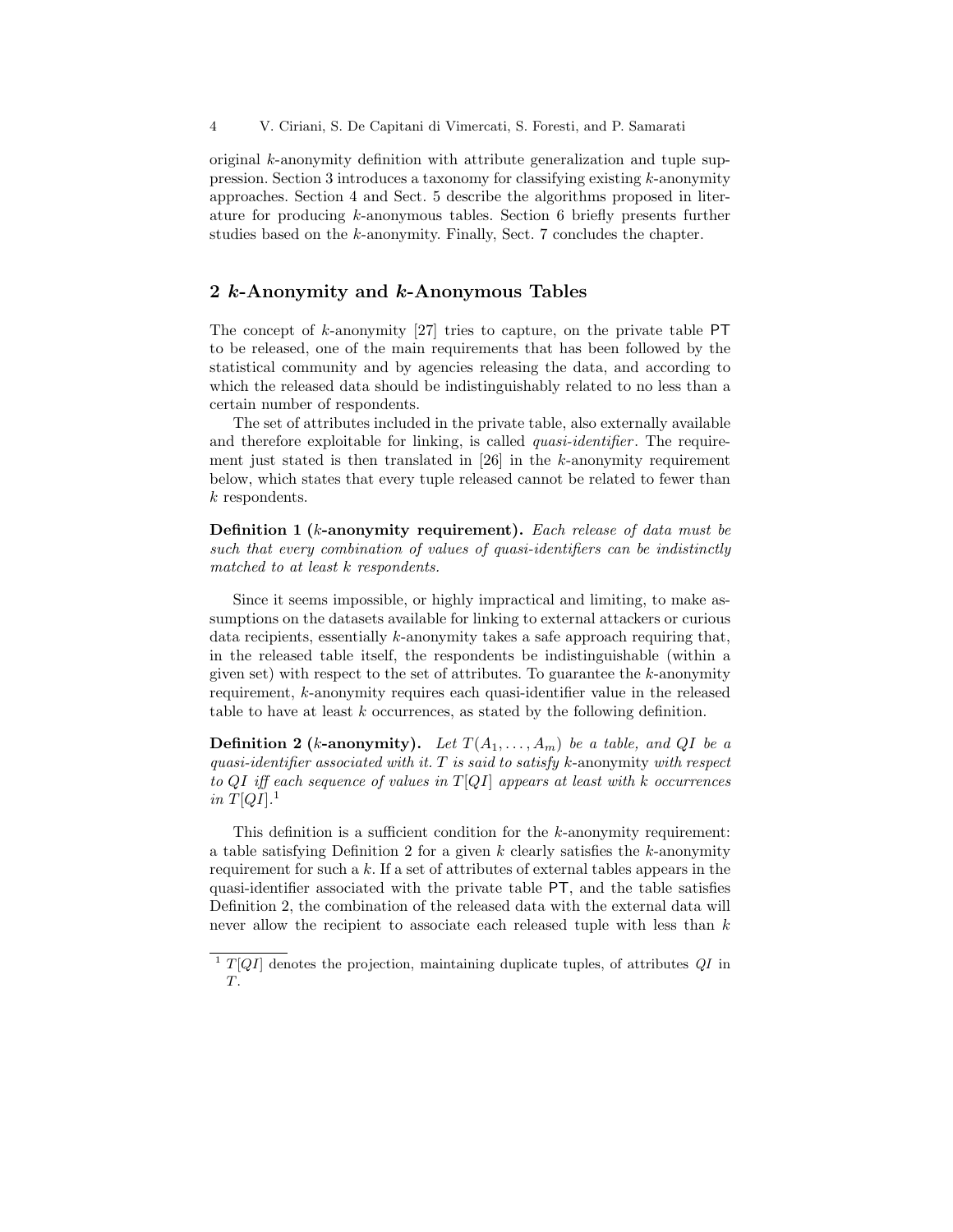respondents. For instance, with respect to the microdata table in Fig. 1 and the quasi-identifier {Race, Date of birth, Sex, ZIP, Marital status}, it easy to see that the table satisfies k-anonymity with  $k = 1$  only, since there are single occurrences of values over the considered quasi-identified (e.g., the single occurrence "asian, 64/04/12, F, 94142, divorced").

The enforcement of k-anonymity requires the preliminary identification of the quasi-identifier . The quasi-identifier depends on the external information available to the recipient, as this determines her linking ability (not all possible external tables are available to every possible data recipient); and different quasi-identifiers can potentially exist for a given table. For the sake of simplicity, the original k-anonymity proposal [26] assumes that private table PT has a single quasi-identifier composed of all attributes in PT that can be externally available and contains at most one tuple for each respondent. Therefore, although the identification of the correct quasi-identifier for a private table can be a difficult task, it is assumed that the quasi-identifier has been properly recognized and defined. For instance, with respect to the microdata table in Fig. 1, a quasi-identifier can be the set of attributes {Race, Date of birth, Sex, ZIP, Marital status}.

### 2.1 Generalization and Suppression

Among the techniques proposed for providing anonymity in the release of microdata, the k-anonymity proposal focuses on two techniques in particular: generalization and suppression, which, unlike other existing techniques, such as scrambling or swapping, preserve the truthfulness of the information. We have already introduced generalization and suppression in chap. "Microdata Protection". We now illustrate here their specific definition and use in the context of k-anonymity.

Generalization consists in substituting the values of a given attribute with more general values. To this purpose, the notion of domain (i.e., the set of values that an attribute can assume) is extended to capture the generalization process by assuming the existence of a set of generalized domains. The set of original domains together with their generalizations is referred to as Dom. Each generalized domain contains generalized values and there exists a mapping between each domain and its generalizations. For instance, ZIP codes can be generalized by dropping, at each generalization step, the least significant digit; postal addresses can be generalized to the street (dropping the number), then to the city, to the county, to the state, and so on. This mapping is stated by means of a *generalization relationship*  $\leq_D$ . Given two domains  $D_i$ and  $D_j \in \text{Dom}, D_i \leq_D D_j$  states that values in domain  $D_j$  are generalizations of values in  $D_i$ . The generalization relationship  $\leq_D$  defines a partial order on the set Dom of domains, and is required to satisfy the following conditions:

C1:  $\forall D_i, D_j, D_z \in$  Dom:  $D_i \leq_D D_j, D_i \leq_D D_z \Rightarrow D_j \leq_D D_z \vee D_z \leq_D D_j$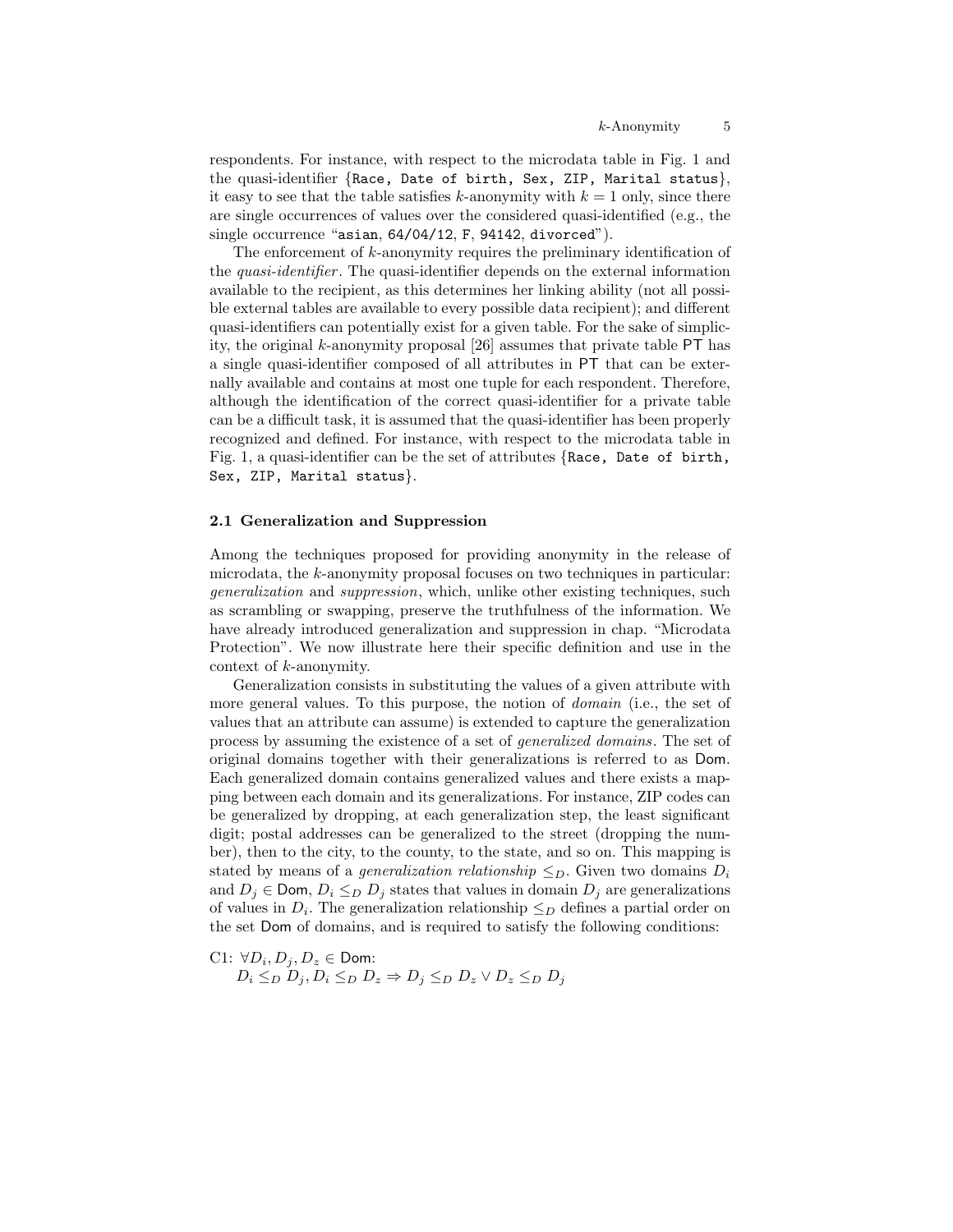C2: all maximal elements of Dom are singleton.

Condition  $C1$  states that for each domain  $D_i$ , the set of domains generalization of  $D_i$  is totally ordered and, therefore, each  $D_i$  has at most one direct generalization domain  $D_i$ . It ensures determinism in the generalization process. Condition C2 ensures that all values in each domain can always be generalized to a single value. The definition of a generalization relationship implies the existence, for each domain  $D \in \mathsf{Dom}$ , of a totally ordered hierarchy, called *domain generalization hierarchy*, denoted  $\text{DGH}_D$ .

A value generalization relationship, denoted  $\leq_V$ , can also be defined, which associates with each value in domain  $D_i$  a unique value in domain  $D_j$ , direct generalization of  $D_i$ . The value generalization relationship implies the existence, for each domain D, of a *value generalization hierarchy*, denoted  $VGH<sub>D</sub>$ . It is easy to see that the value generalization hierarchy  $\mathsf{VGH}_D$  is a tree, where the leaves are the values in  $D$  and the root (i.e., the most general value) is the value in the maximum element in  $\mathsf{DGH}_D$ . Figure 3 illustrates an example of domain and value generalization hierarchies for domains: races  $(R_0)$ ; sex  $(S_0)$ ; a subset of the ZIP codes of San Francisco, USA  $(Z_0)$ ; marital status  $(M_0)$ ; and dates of birth  $(D_0)$ . The generalization relationship specified for ZIP codes generalizes a 5-digit ZIP code, first to a 4-digit ZIP code, and then to a 3-digit ZIP code. The other hierarchies are of immediate interpretation.

Since the approach in [26] works on sets of attributes, the generalization relationship and hierarchies are extended to refer to tuples composed of elements of Dom or of their values. Given a domain tuple  $DT = \langle D_1, \ldots, D_n \rangle$ such that  $D_i \in \mathsf{Dom}, i = 1, \ldots, n$ , the domain generalization hierarchy of DT is  $\mathsf{DGH}_{DT}=\mathsf{DGH}_{D_1}\times\ldots\times\mathsf{DGH}_{D_n},$  where the Cartesian product is ordered by imposing coordinate-wise order. Since each  $\mathsf{DGH}_{D_i}$  is totally ordered,  $\mathsf{DGH}_{D1}$ defines a lattice with  $DT$  as its minimal element and the tuple composed of the top of each  $\text{DGH}_{D_i}, i = 1, \ldots, n$  as its maximal element. Each path from DT to the unique maximal element of  $\text{DGH}_{DT}$  defines a possible alternative path, called generalization strategy, that can be followed when generalizing a quasi-identifier  $QI = \{A_1, \ldots, A_n\}$  of attributes on domains  $D_1, \ldots, D_n$ . For instance, consider domains  $R_0$  (race) and  $Z_0$  (ZIP code) whose generalization hierarchies are illustrated in Fig. 3 (a) and (c). Figure 4 illustrates the domain generalization hierarchy of the domain tuple  $\langle R_0, Z_0 \rangle$  together with the corresponding domain and value generalization strategies. There are three different generalization strategies, corresponding to the three paths from the bottom to the top element of lattice  $\mathsf{DGH}_{\langle R_0,Z_0\rangle}$ . Intuitively, each node of the domain generalization hierarchy corresponds to a generalized table where the attributes in the quasi-identifier have been generalized according the corresponding domain tuple. Figure 5 illustrates all the possible generalized tables corresponding to the different nodes of the domain generalization hierarchy in Fig. 4.

Another method adopted in [26] to be applied in conjunction with generalization to obtain k-anonymity is *tuple suppression*. The intuition behind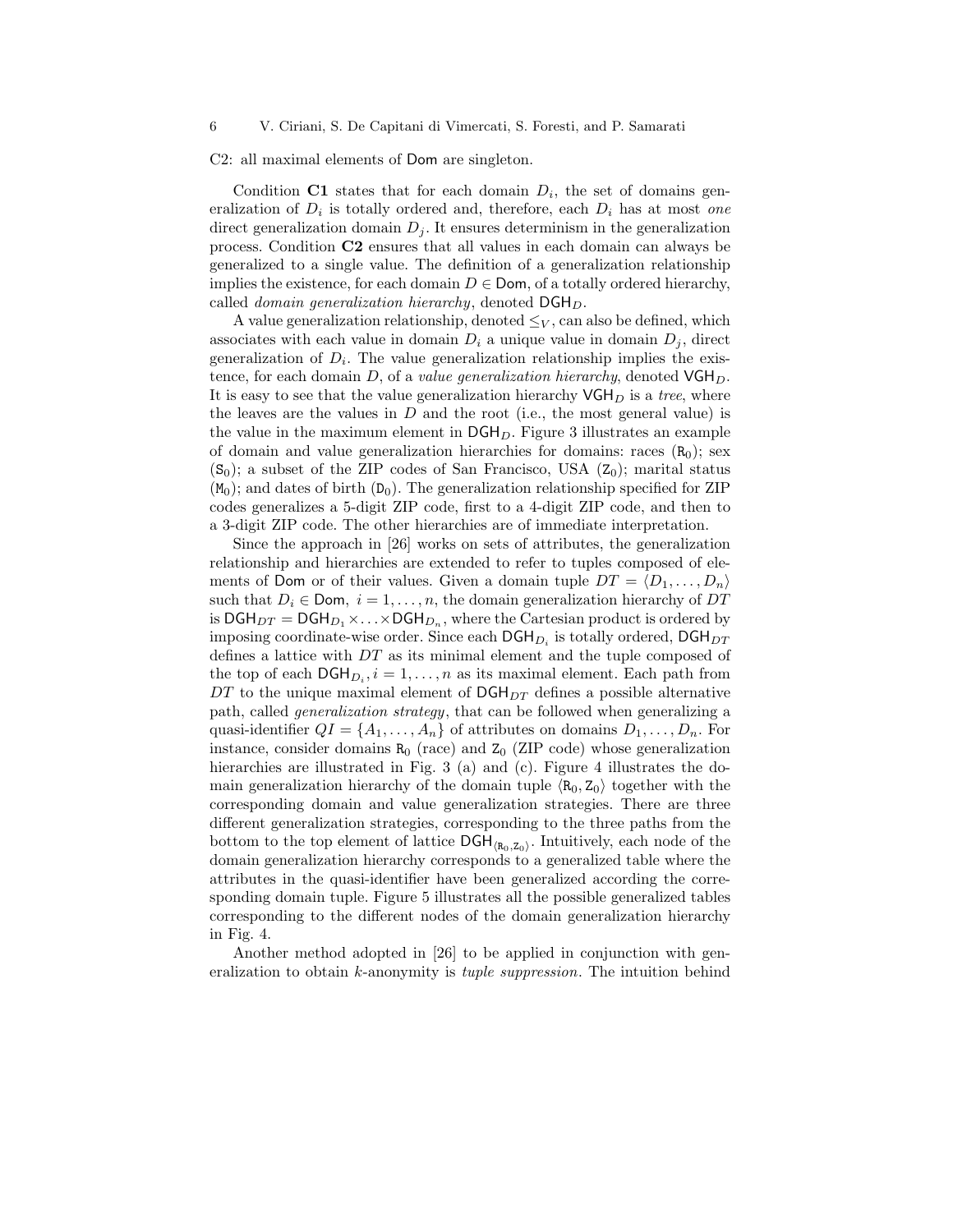

Fig. 3. Examples of generalization hierarchies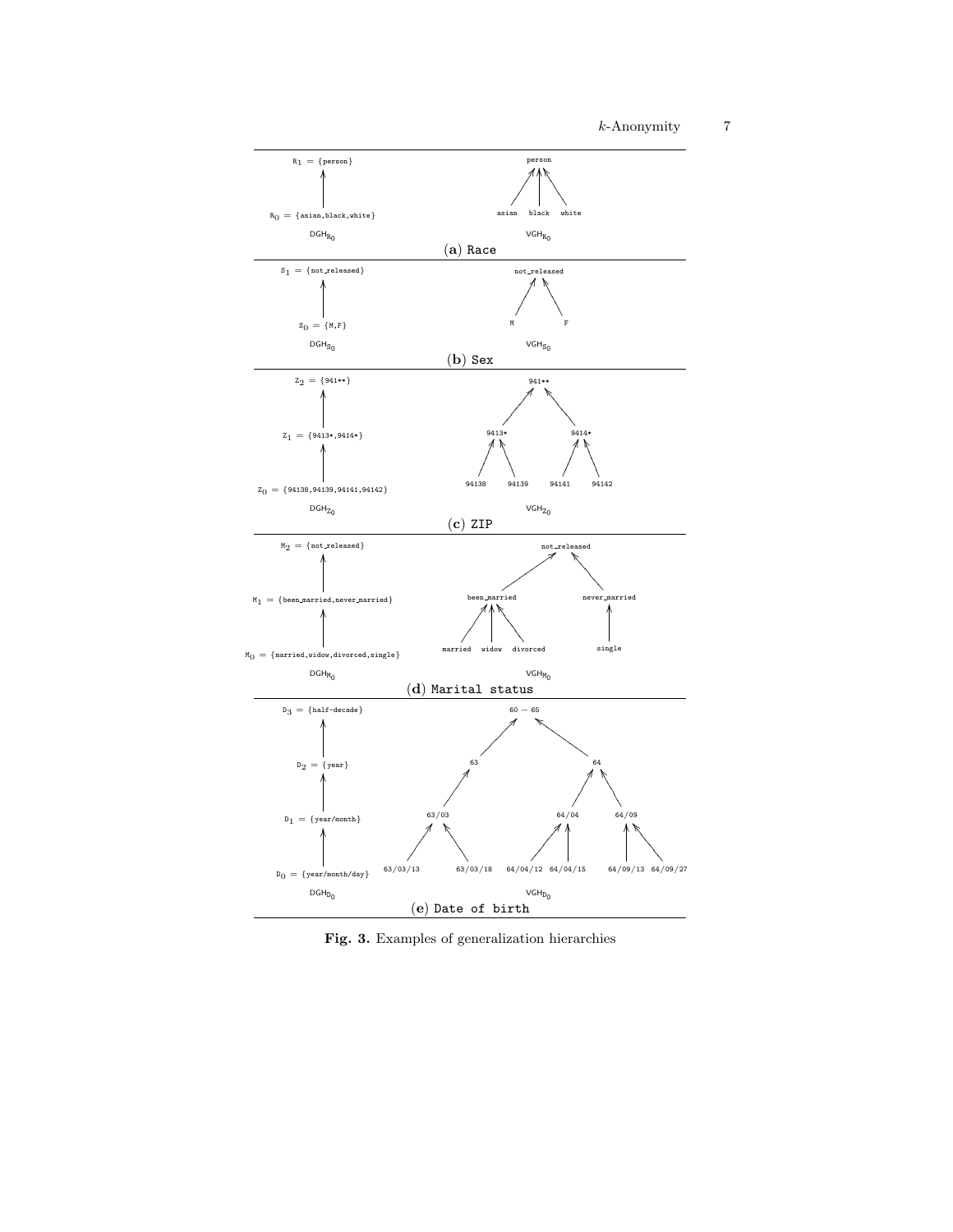the introduction of suppression is that this additional method can reduce the amount of generalization necessary to satisfy the k-anonymity constraint. Suppression is therefore used to "moderate" the generalization process when a limited number of outliers (i.e., tuples with less than k occurrences) would force a great amount of generalization. For instance, consider the generalized tables in Fig. 5. The tuples in italic are those that would need to be suppressed in each generalized table to satisfy 2-anonymity without further generalization.

### 2.2 k-Minimal Generalization (with Suppression)

The application of generalization and suppression to a private table PT produces more general (less precise) and less complete (if some tuples are suppressed) tables that provide better protection of the respondents' identities. Generalized tables are then defined as follows.

Definition 3 (Generalized table - with suppression). Let  $T_i$  and  $T_j$  be two tables defined on the same set of attributes. Table  $T_j$  is said to be a generalization (with tuple suppression) of table  $T_i$ , denoted  $T_i \preceq T_j$ , if:

- 1.  $|T_j| \leq |T_i|;$
- 2. the domain dom $(A, T_i)$  of each attribute A in  $T_i$  is equal to, or a generalization of, the domain dom $(A, T_i)$  of attribute A in  $T_i$ ;
- 3. it is possible to define an injective function associating each tuple  $t_i$  in  $T_i$ with a tuple  $t_i$  in  $T_i$ , such that the value of each attribute in  $t_j$  is equal to, or a generalization of, the value of the corresponding attribute in  $t_i$ .

Given a private table PT, many tables obtained generalizing attributes and suppressing tuples in  $PT$  satisfy k-anonymity, but some of them are either too general or are obtained suppressing too much tuples. The goal is therefore to compute a table maintaining as much information as possible, under the k-anonymity constraint; in other words minimality of the solution should be guaranteed. The definition of k-minimal generalization with suppression is based on the concept of *distance vector*.

**Definition 4 (Distance vector).** Let  $T_i(A_1, \ldots, A_n)$  and  $T_j(A_1, \ldots, A_n)$  be two tables such that  $T_i \preceq T_j$ . The distance vector of  $T_j$  from  $T_i$  is the vector  $DV_{i,j} = [d_1, \ldots, d_n],$  where each  $d_z, z = 1, \ldots, n$ , is the length of the unique path between  $dom(A_z, T_i)$  and  $dom(A_z, T_i)$  in the domain generalization hierarchy  $\mathsf{DGH}_{D_z}$ .

It is possible to define a partial order relation between distance vectors, that is,  $DV = [d_1, ..., d_n] \le DV' = [d'_1, ..., d'_n]$  iff  $d_i \le d'_i$ ,  $i = 1...n$ . On the basis of the distance vector order relation, it is possible to build a hierarchy of distance vectors, which can be graphically represented as a lattice. Figure 6 illustrates the domain generalization hierarchy  $\text{DGH}_{(R_0,Z_0)}$  together with the corresponding hierarchy of distance vectors.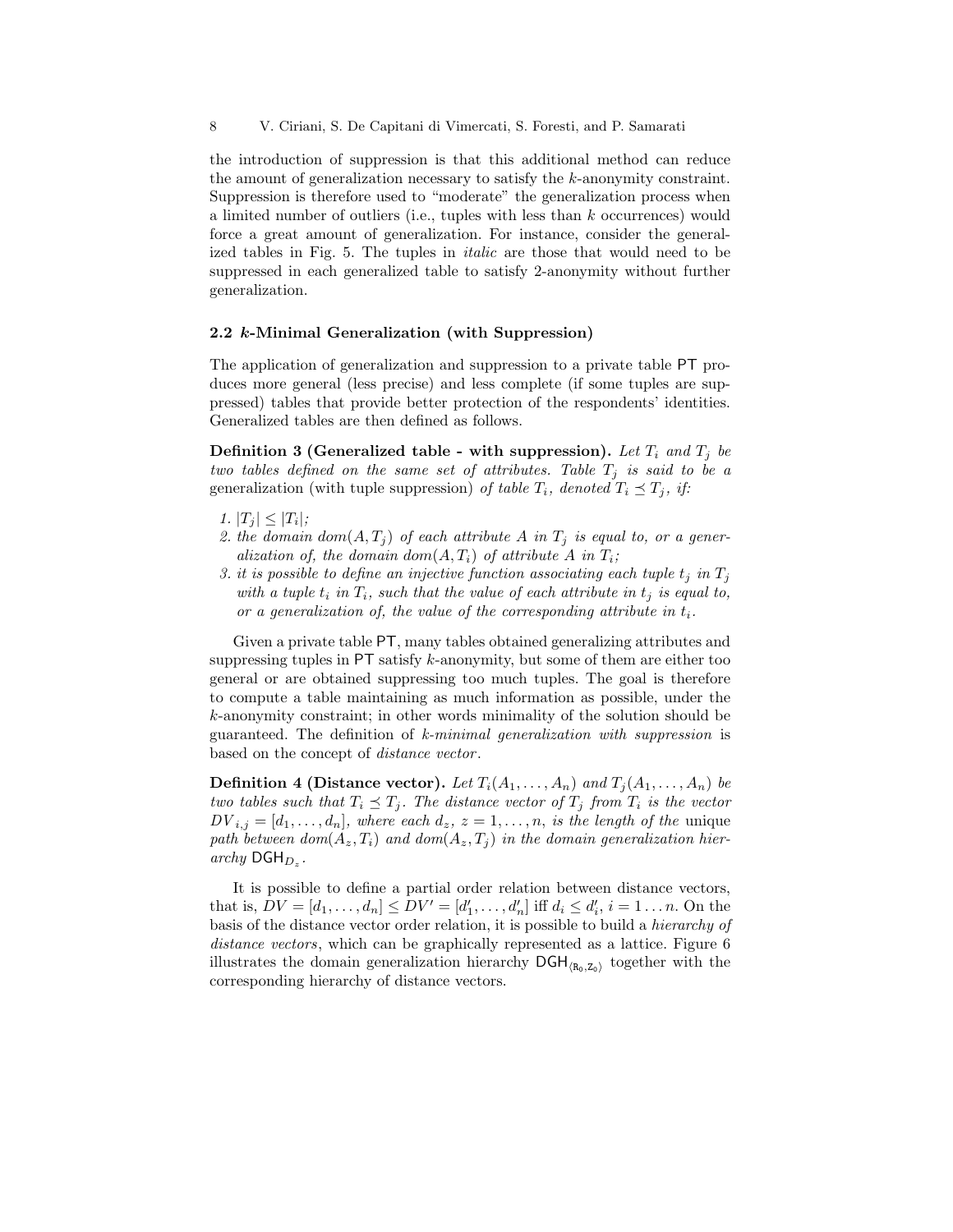



 $D_{\text{CH}}^{(R)}$  $,$   $z_0$  $(R_1, Z_2)$  $\bigwedge$  (R<sub>1</sub>, Z<sub>1</sub>)  $(R_0, Z_2)$ <sup>Z</sup>6 6 6  $(R_1, Z_0)$ O  $(R_0, Z_1)$ O  $\frac{d}{dx}$ <sup>Z</sup>6 6 6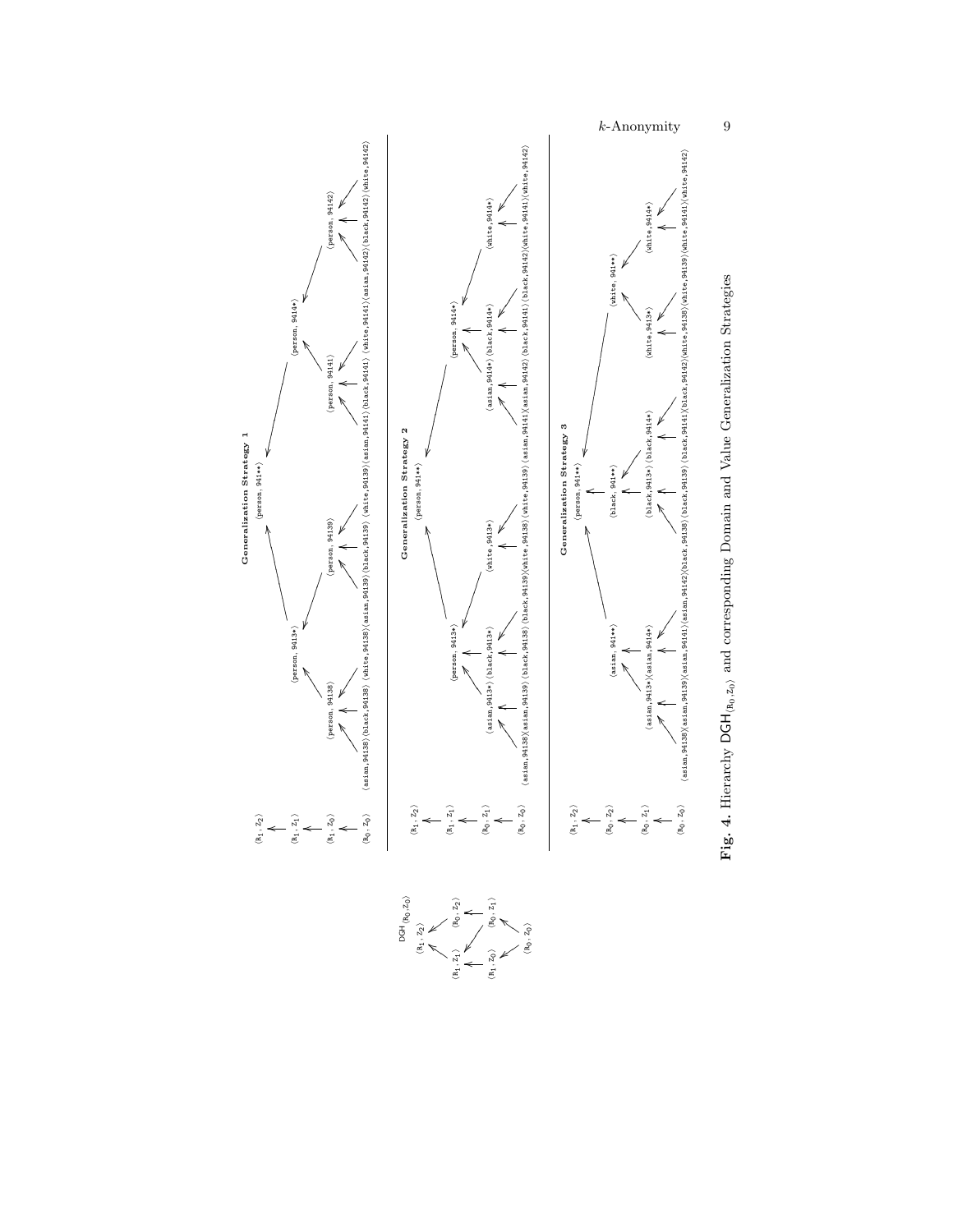| Race: $R_0$ ZIP: $Z_0$  |         | $\text{Race:}\mathbb{R}_1$ ZIP: $\mathbb{Z}_0$ |         | $\text{Race:}\mathbb{R}_0$ $\text{ZIP:}\mathbb{Z}_1$ |         |
|-------------------------|---------|------------------------------------------------|---------|------------------------------------------------------|---------|
| asian                   | 94142   | person                                         | 94142   | asian                                                | 9414*   |
| asian                   | 94141   | person                                         | 94141   | asian                                                | $9414*$ |
| asian                   | 94139   | person                                         | 94139   | asian                                                | 9413*   |
| asian                   | 94139   | person                                         | 94139   | asian                                                | 9413*   |
| asian                   | 94139   | person                                         | 94139   | asian                                                | 9413*   |
| black                   | 94138   | person                                         | 94138   | black                                                | $9413*$ |
| black                   | 94139   | person                                         | 94139   | black                                                | $9413*$ |
| white                   | 94139   | person                                         | 94139   | white                                                | $9413*$ |
| white                   | 94141   | person                                         | 94141   | white                                                | $9414*$ |
| (a)                     |         | $\mathbf{(b)}$                                 |         | (c)                                                  |         |
|                         |         |                                                |         |                                                      |         |
| $Race:R_1 \t\t ZIP:Z_1$ |         | Race: $R_0$ ZIP: $Z_2$                         |         | Race: $R_1$ ZIP: $Z_2$                               |         |
| person                  | 9414*   | asian                                          | $941**$ | person                                               | 941**   |
| person                  | 9414*   | asian                                          | $941**$ | person                                               | $941**$ |
| person                  | $9413*$ | asian                                          | $941**$ | person                                               | 941**   |
| person                  | 9413*   | asian                                          | $941**$ | person                                               | $941**$ |
| person                  | $9413*$ | asian                                          | $941**$ | person                                               | $941**$ |
| person                  | 9413*   | black                                          | $941**$ | person                                               | $941**$ |
| person                  | $9413*$ | black                                          | $941**$ | person                                               | $941**$ |
| person                  | $9413*$ | white                                          | $941**$ | person                                               | $941**$ |
| person                  | 9414*   | white                                          | $941**$ | person                                               | $941**$ |

10 V. Ciriani, S. De Capitani di Vimercati, S. Foresti, and P. Samarati

Fig. 5. An example of a private table PT (a) and its generalizations



Fig. 6. Hierarchy  $\mathsf{DGH}_{\langle R_0,Z_0\rangle}$  and corresponding hierarchy of distance vectors

Note that like for generalization, it is possible to adopt different suppression solutions for guaranteeing k-anonymity without removing more tuples than necessary (i.e., ensuring minimality of the suppression), at a given level of generalization. The joint use of generalization and suppression helps in maintaining as much information as possible in the process of k-anonymization. The question is whether it is better to generalize, loosing data precision, or to suppress, loosing completeness. Samarati in [26] assumes that the data holder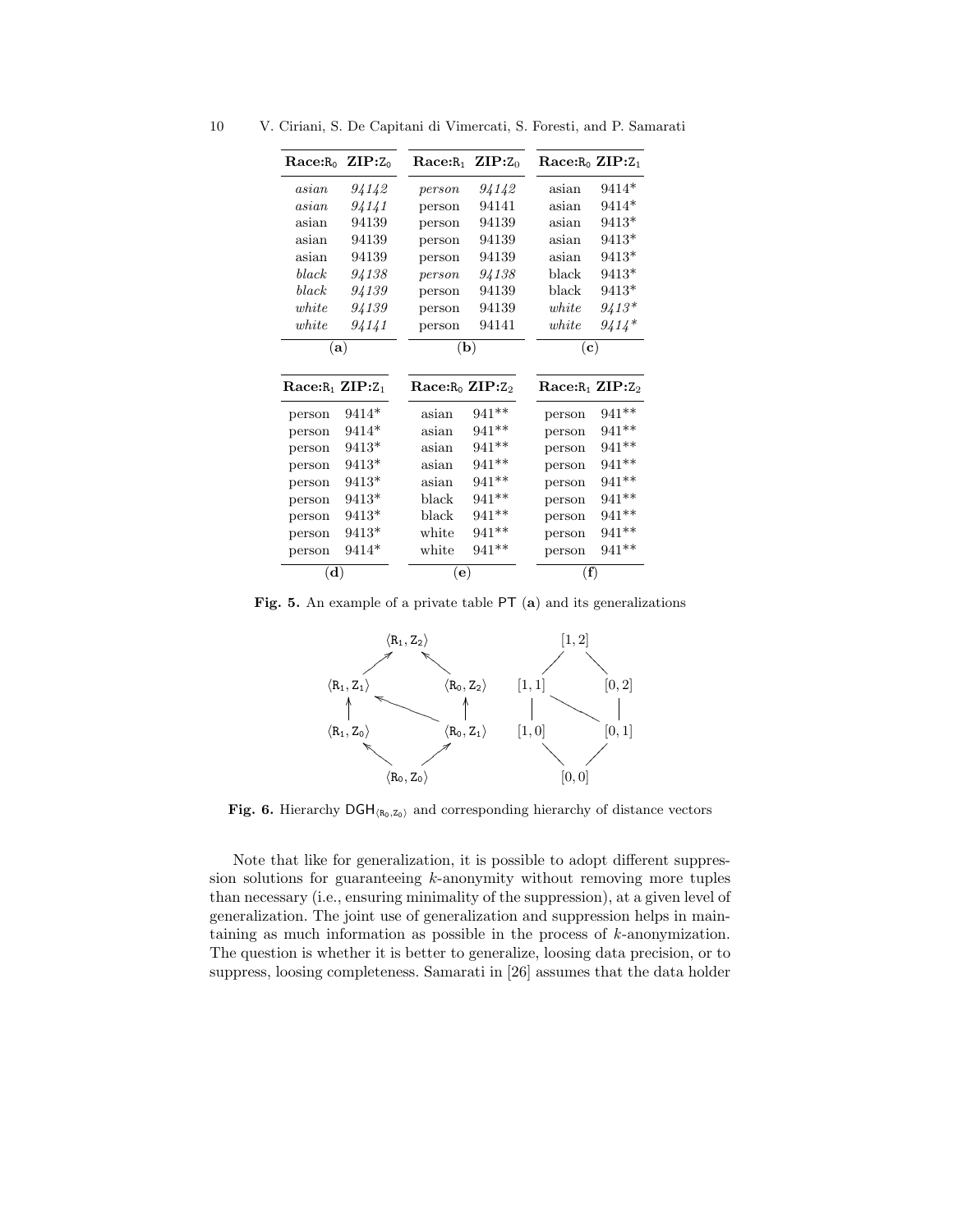| Race: $R_0$ ZIP: $Z_0$ |       | $Race:R_1$ ZIP: $Z_0$ |       | $\rm{Race:R}_{0}$ $\rm{ZIP:Z}_{1}$ |         |
|------------------------|-------|-----------------------|-------|------------------------------------|---------|
| asian                  | 94142 |                       |       | asian                              | 9414*   |
| asian                  | 94141 | person                | 94141 | asian                              | $9414*$ |
| asian                  | 94139 | person                | 94139 | asian                              | $9413*$ |
| asian                  | 94139 | person                | 94139 | asian                              | $9413*$ |
| asian                  | 94139 | person                | 94139 | asian                              | $9413*$ |
| black                  | 94138 |                       |       | black                              | $9413*$ |
| black                  | 94139 | person                | 94139 | black                              | $9413*$ |
| white                  | 94139 | person                | 94139 |                                    |         |
| white                  | 94141 | person                | 94141 |                                    |         |
| PТ                     |       | $G1_{[1,0]}$          |       | $G I_{[0,1]}$                      |         |

Fig. 7. A private table PT and its 2-minimal generalizations, assuming  $MaxSup=2$ 

establishes a threshold, denoted MaxSup, specifying the maximum number of tuples that can be suppressed. The concept of k-minimal generalization with suppression is then formally defined as follows.

Definition 5 (k-minimal generalization - with suppression). Let  $T_i$ and  $T_j$  be two tables such that  $T_i \preceq T_j$ , and let MaxSup be the specified threshold of acceptable suppression.  $T_j$  is said to be a k-minimal generalization of table  $T_i$  iff:

- 1.  $T_j$  satisfies k-anonymity enforcing minimal required suppression, that is,  $T_j$  satisfies k-anonymity and  $\forall T_z : T_i \preceq T_z, DV_{i,z} = DV_{i,j}, T_z$  satisfies  $k\text{-}anonymity \Rightarrow |T_j| \geq |T_z|$
- 2.  $|T_i| |T_j| \leq$  MaxSup
- 3.  $\forall T_z : T_i \preceq T_z$  and  $T_z$  satisfies conditions 1 and  $2 \Rightarrow \neg (DV_{i,z} < DV_{i,j}).$

Intuitively, this definition states that a generalization  $T_j$  is k-minimal iff it satisfies k-anonymity, it does not enforce more suppression than it is allowed  $(|T_i| - |T_j| \leq$  MaxSup), and there does not exist another generalization satisfying these conditions with a distance vector smaller than that of  $T_i$ .

Consider the private table in Fig. 1 and suppose that  $MaxSup = 2$ , QI  $=$  {Race, Sex}, and  $k = 2$ . There are two k-minimal generalizations with suppression for it, namely  $GT_{[0,1]}$  and  $GT_{[1,0]}$  (see Fig. 7). These two tables are obtained from the tables in Figs.  $5(b)-(c)$  by removing the outlier tuples, which are those written in italic. Note that  $GT_{[1,1]}, GT_{[0,2]}$ , and  $GT_{[1,2]}$  (corresponding to tables in Figs.  $5(d)-(e)-(f)$ , respectively) are not k-minimal, since they do not satisfy condition 3 in Definition 5.  $GT_{[0,0]}$  (corresponding to the table in Fig. 5(a)), which contains the original values with the italic tuples removed is not a k-minimal generalization with suppression as it does not satisfy condition 2 in Definition 5.

A private table may have more than one minimal generalization satisfying a k-anonymity constraint for a suppression threshold (e.g., in the previous example there are two minimal generalizations,  $GT_{[1,0]}$  and  $GT_{[0,1]}$ ). This is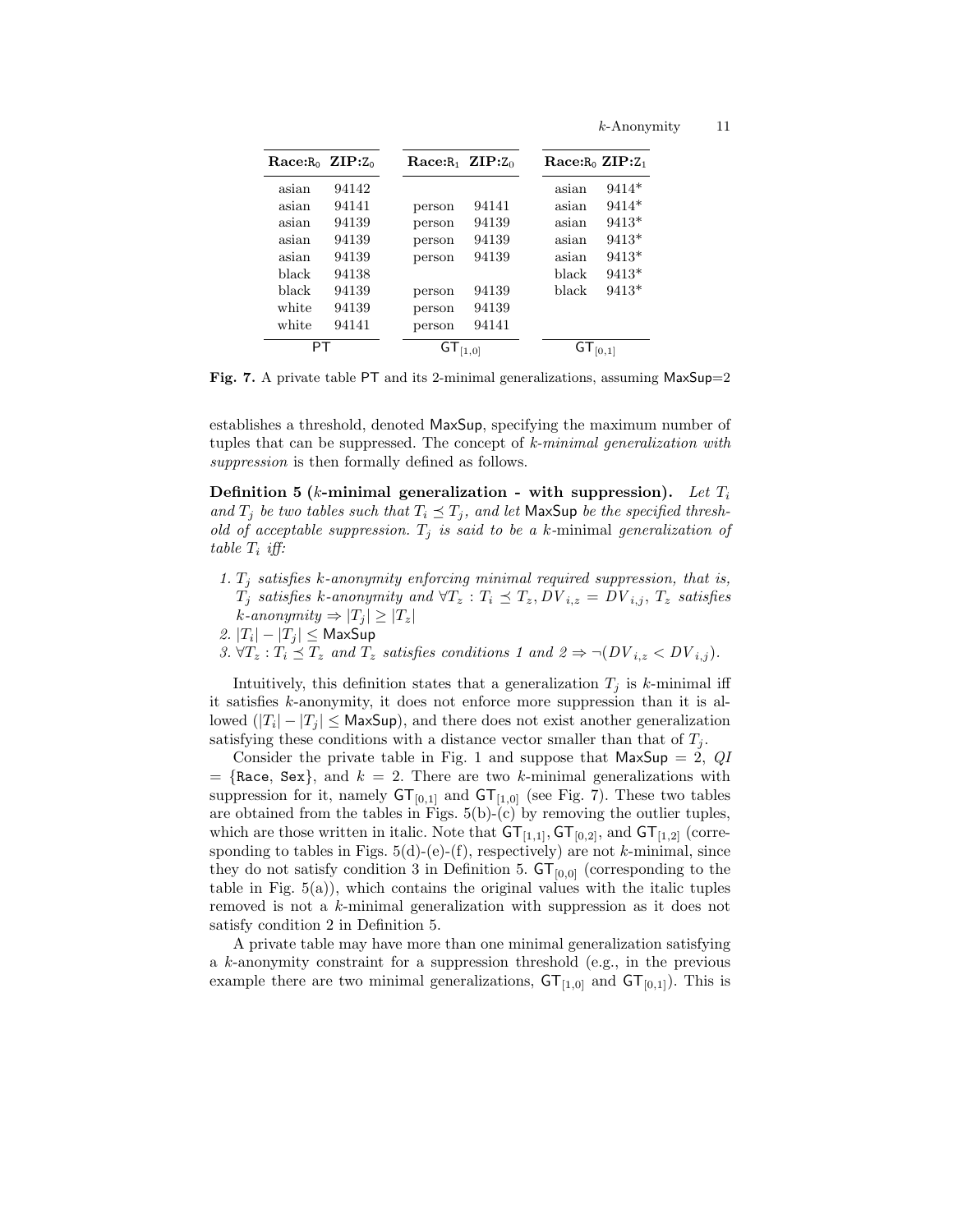completely legitimate, since the definition of "minimal" only captures the concept that the least amount of generalization and suppression necessary to achieve k-anonymity is enforced. Different preference criteria can be applied in choosing a preferred minimal generalization, among which [26]:

- minimum absolute distance prefers the generalization(s) with the smallest absolute distance, that is, with the smallest total number of generalization steps (regardless of the hierarchies on which they have been taken);
- *minimum relative distance* prefers the generalization(s) with the smallest relative distance, that is, that minimizes the total number of relative steps (a step is made relative by dividing it over the height of the domain hierarchy to which it refers);
- $maximum distribution$  prefers the generalization(s) with the greatest number of distinct tuples;
- *minimum suppression* prefers the generalization(s) that suppresses less tuples, that is, the one with the greatest cardinality.

# 3 Classification of k-Anonymity Techniques

The original k-anonymity proposal just illustrated [26] considers the application of generalization at the attribute (column) level and suppression at the tuple (row) level. However, both generalization and suppression can also be applied, and have been investigated, at a finer granularity level. Before proceeding illustrating the different approaches to provide k-anonymity, we discuss the different ways in which generalization and suppression can be applied, and introduce the different models for k-anonymity.

|                | Suppression |                               |                          |                 |  |  |  |  |
|----------------|-------------|-------------------------------|--------------------------|-----------------|--|--|--|--|
| Generalization | Tuple       | Attribute                     | Cell                     | <i>None</i>     |  |  |  |  |
| Attribute      | $AG_TS$     | AG AS                         | $ AG_CS $                | $AG_{-}$        |  |  |  |  |
|                |             | $\equiv$ AG_                  |                          | $\equiv$ AG_AS  |  |  |  |  |
| Cell           | CG TS       | $CG\_AS$                      | $CG_C S$                 | CG              |  |  |  |  |
|                |             | not applicable not applicable | $\equiv$ CG <sub>-</sub> | $\equiv$ CG_CS  |  |  |  |  |
| <b>None</b>    | $\_TS$      | $-AS$                         | $\mathbf{C}$ S           |                 |  |  |  |  |
|                |             |                               |                          | not interesting |  |  |  |  |

Fig. 8. Classification of  $k$ -anonymity techniques

Generalization can be applied at the level of:

- Attribute  $(AG)$ : generalization is performed at the level of column; a generalization step generalizes all the values in the column.
- Cell  $(CG)$ : generalization is performed on single cells; as a result a generalized table may contain, for a specific column, values at different generalization levels. For instance, in the Date of birth column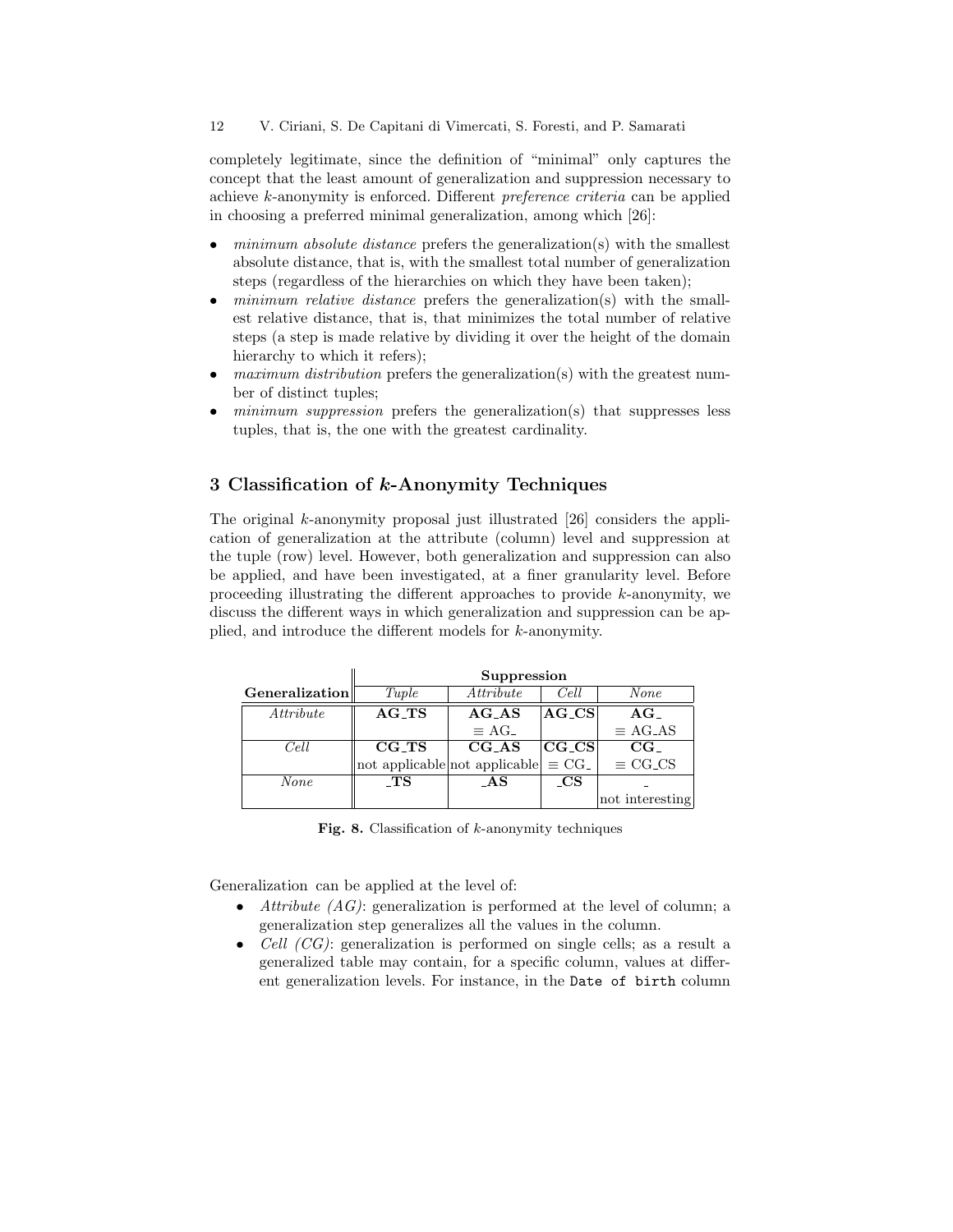some cells can report the specific day (no generalization), others the month (one step of generalization), others the year (two steps of generalization), and so on. Generalizing at the cell level has the advantage of allowing the release of more specific values (as generalization can be confined to specific cells rather than hitting whole columns). However, besides a higher complexity of the problem, a possible drawback in the application of generalization at the cell level is the complication arising from the management of values at different generalization levels within the same column.

Suppression can be applied at the level of:

- Tuple  $(TS)$ : suppression is performed at the level of row; a suppression operation removes a whole tuple.
- Attribute  $(AS)$ : suppression is performed at the level of column, a suppression operation obscures all the values of a column.
- *Cell (CS)*: suppression is performed at the level of single cells; as a result a k-anonymized table may wipe out only certain cells of a given tuple/attribute.

The possible combinations of the different choices for generalization and suppression (including also the choice of not applying one of the two techniques) result in different models for k-anonymity, which can represent a taxonomy for classifying the different k-anonymity proposals. Different models bear different complexity and define in different ways the concept of minimality of the solutions.

A first attempt to introduce a taxonomy for classifying k-anonymity approaches has been described in [20], where the authors distinguish between the application of suppression and generalization at the cell or attribute level. Our taxonomy refines and completes this classification. Below we discuss the different models resulting from our classification, characterize them, and classify existing approaches accordingly. We refer to each model with a pair (separated by  $\Box$ ), where the first element describes the level of generalization (AG, CG, or none) and the second element describes the level of suppression(TS, AS, CS, or none). Table in Fig. 8 summarizes these models.

- AG TS Generalization is applied at the level of attribute (column) and suppression at the level of tuple (row). This is the assumption considered in the original model [26], as well as in most of the subsequent approaches providing efficient algorithms for solving the k-anonymity problem [5, 18, 20, 29, 33], since it enjoys a tradeoff between the computational complexity and the quality of the anonymized table.
- AG AS Both generalization and suppression are applied at the level of column. No specific approach has investigated this model. It must also be noted that if attribute generalization is applied, attribute suppression is not needed; since suppressing an attribute (i.e., not releasing any of its values) to reach k-anonymity can equivalently be modeled via a generalization of all the attribute values to the maximal element in the value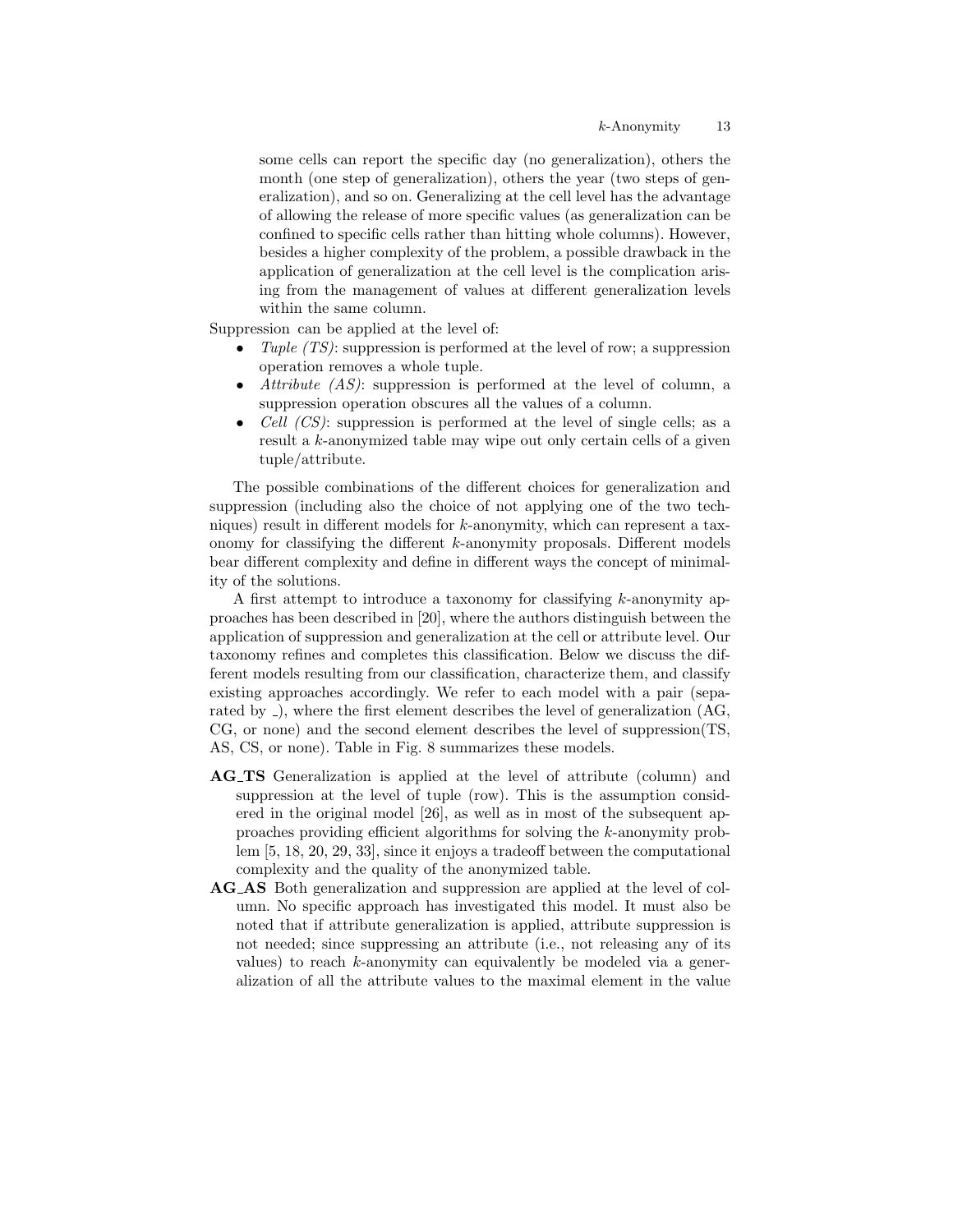hierarchy. This model is then equivalent to model  $AG_{-}$  (attribute generalization, no suppression). Note that this observation holds assuming that attribute suppression removes only the values and not the column itself (this assumption seems reasonable since removal of the column is not needed for k-anonymity).

- AG CS Generalization is applied at the level of column, while suppression at the level of cell. It allows to reduce the effect of suppression, at the price however of a higher complexity of the problem. No specific investigation of this model has been performed with reference to  $k$ -anonymity. We note, however, that this approach has been investigated in earlier work by the  $\mu$ -argus [11, 16, 17] and Datafly [28] software, which applied the same principles behind  $k$ -anonymity, but without guarantees on the minimality of the solutions (which is instead a basic principle behind  $k$ -anonymity).
- AG Generalization is applied at the level of column, suppression is not considered. As noted above, it is equivalent to model **AG\_AS**. Note also that both,  $\overline{AG}$  AS and  $\overline{AG}$ , are subsumed by model  $\overline{AG}$  TS, which reduces to them in the case where the suppression threshold MaxSup is set to zero.
- CG CS Both generalization and suppression are applied at the cell level. Then, for a given attribute we can have values at different levels of generalization. By observations similar to those illustrated for **AG\_AS**, this model is equivalent to  $CG_{-}$  (cell generalization, no suppression). Indeed, suppression of a cell can be equivalently modeled as the generalization of the cell at the maximal element of the value hierarchy.
- CG Generalization is applied at the level of cell, suppression is not considered [3]. As just noted, it is equivalent to CG\_CS.
- TS Suppression is applied at the tuple level, generalization is not allowed. No approach has investigated this model, which however can be modeled as a reduction of  $AG_TS$  to the case where all the generalization hierarchies have height zero (i.e., no hierarchy is defined). It is interesting to note that in this case the computational complexity of the problem of finding a k-anonymous table becomes polynomial (as solving it requires simply to delete from the original table all the outliers), and the minimal solution is unique. The application of tuple suppression alone has however limited applicability.
- AS Suppression is applied at the attribute level, generalization is not allowed. No explicit approach has investigated this model. We note, however, that it can be modeled as a reduction of  $AG$ , where all the generalization hierarchies have height of 1.
- CS Suppression is applied at the cell level, generalization is not allowed [2, 24. Again, it can be modeled as a reduction of  $AG$  where all the generalization hierarchies have height of 1.

In addition to these models, we have the obvious uninteresting combination (no generalization, no suppression) and two models, which are not applicable, namely: CG<sub>-TS</sub> (cell generalization, tuple suppression) and CG<sub>-AS</sub> (cell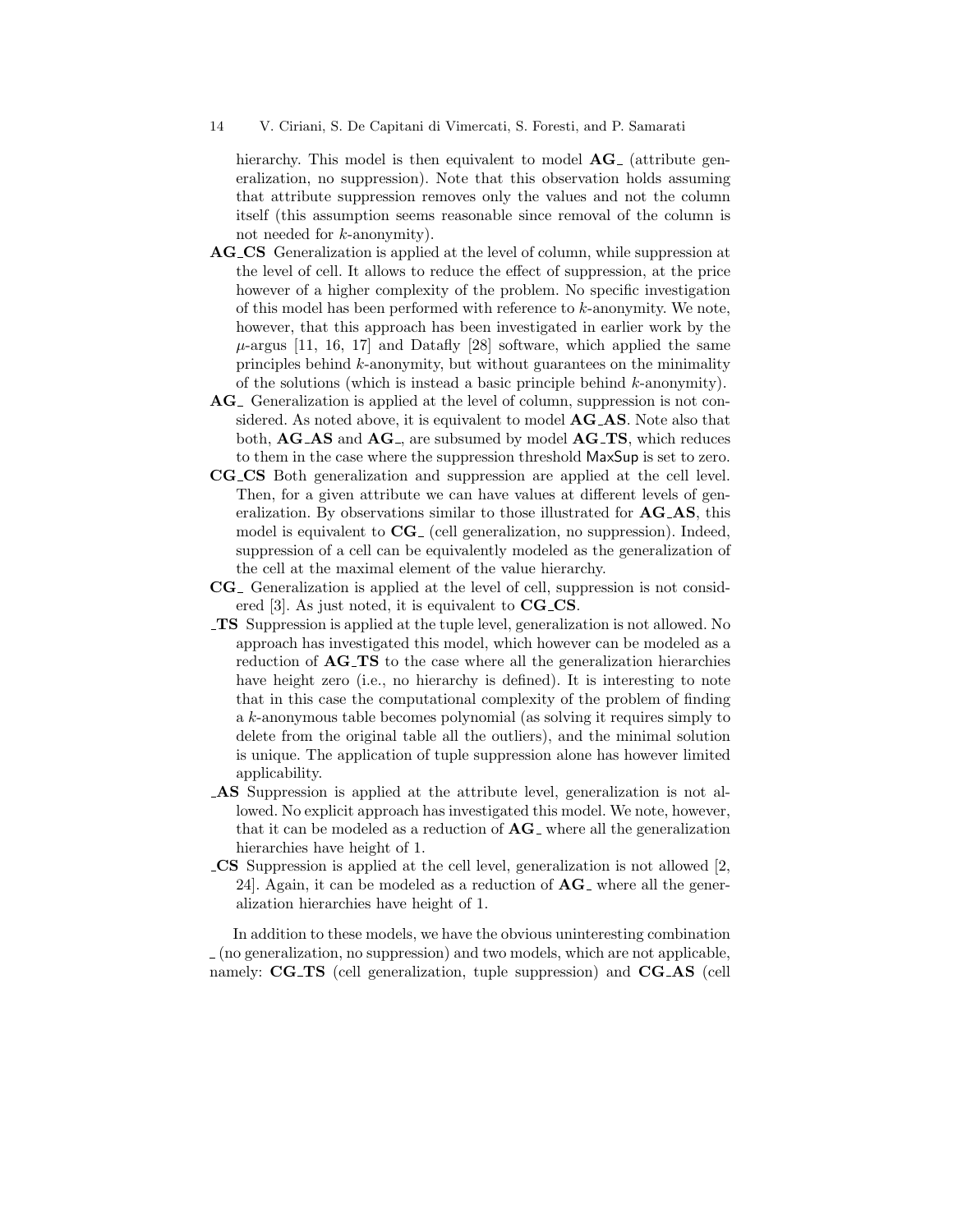generalization, attribute suppression). The reason for their non applicability is that since generalizing a value at the maximum element in the value hierarchy is equivalent to suppressing it, supporting generalization at the fine grain of cell clearly implies the ability of enforcing suppression at that level too.

Note that, because of the equivalence relationships pointed out in the discussion above, there are essentially seven possible models. For equivalent models, in the following we use  $AG$  to indistinguishably refer to  $AG$  and AG\_AS, and CG\_ to indistinguishably refer to CG\_ and CG\_CS. Fig. 9 illustrates an example of a private table (Fig.  $9(a)$ ) and a possible 2-anonymized version of it according to these different models.

Among these seven models: TS is, as noted, straightforward and not that interesting; AG CS has not been formally investigated; while for AS only the complexity has been studied but no solution has been proposed. By contrast,  $AG_TS$ ,  $AG$ ,  $CG$ , and  $CS$  have been extensively studied and algorithms for their enforcement have been proposed; we will then illustrate them in the remainder of the chapter.

Before illustrating the different proposals, it is interesting to note the complexity of the problem. All the models investigated in the literature  $(AG\_TS,$  $AG_{-}$ ,  $CG_{-}$ , and  $\text{-CS}$ ), as well as  $\text{-AS}$ , are NP-hard. NP-hardness has been proved for  $\mathbb{C}\mathbf{S}$  and  $\mathbb{A}\mathbf{S}$  [2, 3, 24]. Suppose that the private table consists of n m-dimensional vectors (i.e., tuples)  $x_1, \ldots, x_n \in \Sigma^m$ , where  $\Sigma$  is an alphabet. The NP-hardness of **AS** has been proved in [24] for  $|\Sigma| \geq 2$ , by a reduction from the "k-dimensional Perfect Matching" problem. Furthermore, the NP-hardness of the  $\text{CS}$  problem for  $|\Sigma| > 3$  has been proved in [3] with a reduction from the NP-hard problem of "Edge Partition into Triangles". The last result is an improvement upon the NP-hardness prove in [24] for the **CS** problem, which requires an alphabet of size n.

NP-hardness of  $\mathbb{C}S$  and  $\mathbb{A}S$  clearly implies NP-hardness of  $\mathbb{C}G$  and AG , respectively. This implication holds since suppression can be considered as a special case of generalization where all hierarchies have height of 1. Note also that NP-hardness of  $AG$  implies NP-hardness of  $AG$  $TS$ , where, as in the existing proposals, tuple suppression is regulated with the specification of a maximum number of tuples (MaxSup) that can be suppressed.

It is interesting to note that, instead the decisional versions of  $AS<sub>-</sub>$ ,  $CS<sub>-</sub>$ ,  $AG_{-}$ ,  $AG_{-}TS$ , and  $CG_{-}$  are in NP [3].

# 4 Algorithms for AG TS and AG

The problem of finding minimal  $k$ -anonymous tables, with attribute generalization and tuple suppression, is computationally hard. Consistently with this, the majority of the exact algorithms proposed in literature have computational time exponential in the number of the attributes composing the quasi-identifier. However, when the number  $|QI|$  of attributes in the quasiidentifier is small compared with the number  $n$  of tuples in the private table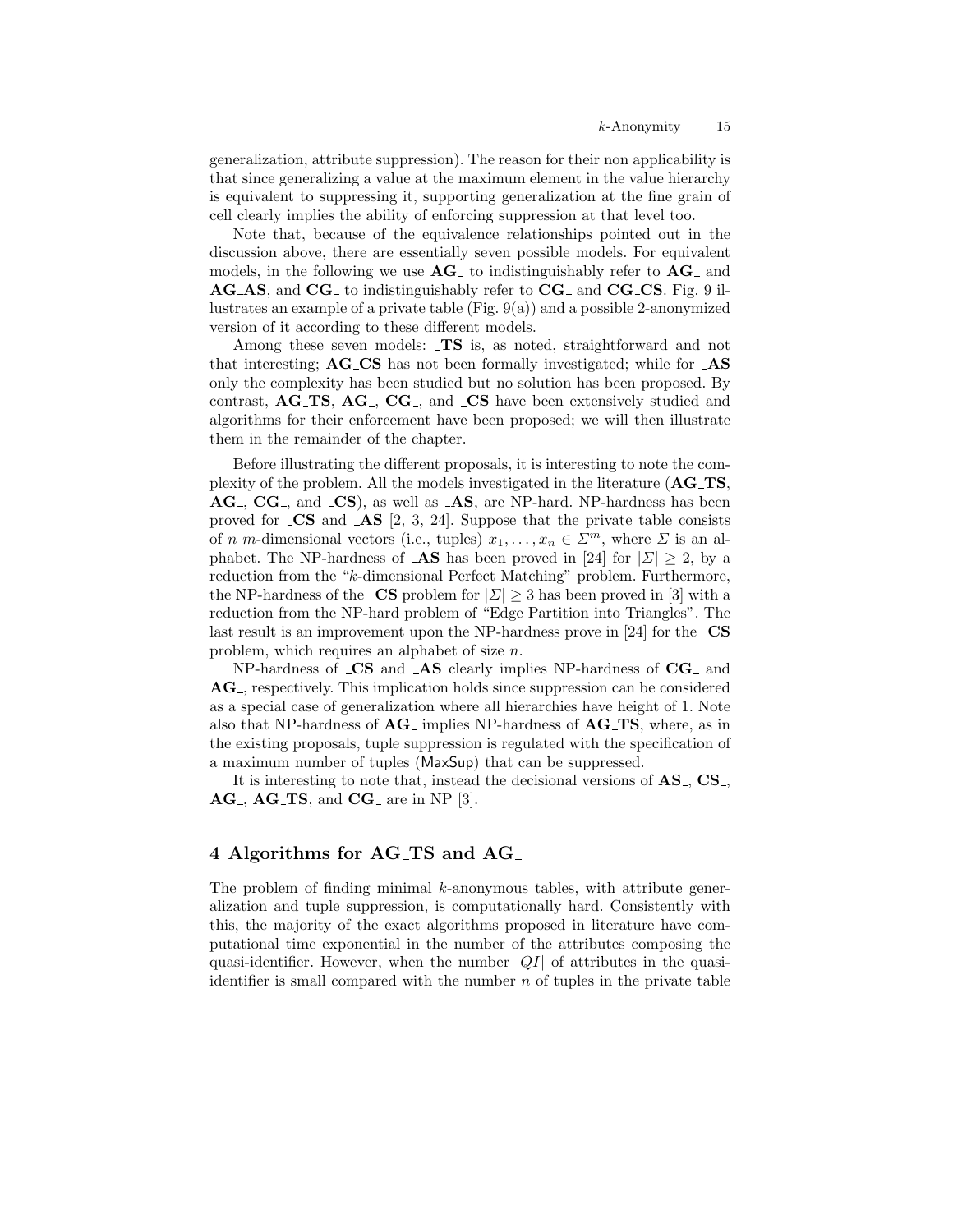| Race           | $\bf{DOB}$                           |                                   | Sex               | ZIP            | Race        | $\bf{DOB}$                   | Sex                       | ZIP          |                  |
|----------------|--------------------------------------|-----------------------------------|-------------------|----------------|-------------|------------------------------|---------------------------|--------------|------------------|
| asian          | 64/04/12                             |                                   | ${\rm F}$         | 94142          | asian       | 64/04                        | $\boldsymbol{\mathrm{F}}$ | $941**$      |                  |
| asian          | 64/09/13                             |                                   | F                 | 94141          | asian       | 64/04                        | $\mathbf F$               | $941**$      |                  |
| asian          | 64/04/15                             |                                   | F                 | 94139          | asian       | 63/03                        | М                         | $941**$      |                  |
| asian          | 63/03/13                             |                                   | М                 | 94139          | asian       | 63/03                        | М                         | $941**$      |                  |
| asian          | 63/03/18                             |                                   | М                 | 94139          | black       | 64/09                        | F                         | $941**$      |                  |
| black          | 64/09/27                             |                                   | F                 | 94138          | black       | 64/09                        | $\boldsymbol{\mathrm{F}}$ | $941**$      |                  |
| black          | 64/09/27                             |                                   | F                 | 94139          | white       | 64/09                        | F                         | 941**        |                  |
| white          | 64/09/27                             |                                   | F                 | 94139          | white       | 64/09                        | F                         | $941**$      |                  |
| white          | 64/09/27                             |                                   | F                 | 94141          |             |                              |                           |              |                  |
|                |                                      | $(a)$ PT                          |                   |                |             | $(b)$ AG_TS                  |                           |              |                  |
| Race           | DOB                                  | <b>Sex</b>                        | ZIP               |                | Race        | <b>DOB</b>                   | Sex                       | ZIP          |                  |
| asian          | $\ast$                               | F                                 | $\ast$            |                | asian       | 64                           | F                         | $941**$      |                  |
| asian          | $\ast$                               | F                                 | $\ast$            |                | asian       | 64                           | F                         | $941**$      |                  |
| asian          | $\ast$                               | F                                 | $\ast$            |                | asian       | 64                           | $\mathbf F$               | $941**$      |                  |
| asian          | 63/03                                | М                                 | $9413*$           |                | asian       | 63                           | М                         | $941**$      |                  |
| asian          | 63/03                                | М                                 | $9413*$           |                | asian       | 63                           | М                         | $941**$      |                  |
| black          | 64/09                                | F                                 | 9413*             |                | black       | 64                           | $_{\rm F}$                | $941**$      |                  |
| black          | 64/09                                | F                                 | $9413*$<br>$\ast$ |                | black       | 64                           | $_{\rm F}$                | $941**$      |                  |
| white          | 64/09                                | F                                 | $\ast$            |                | white       | 64                           | F                         | $941**$      |                  |
| white          | 64/09                                | F                                 |                   |                | white       | 64                           | $_{\rm F}$                | $941**$      |                  |
|                | $\overline{\text{(c) AG_C}}$         |                                   |                   |                | (d)         | $AG \equiv AG$ AS            |                           |              |                  |
| Race           | DOB                                  |                                   | Sex               | ZIP            | Race        | DOB                          | Sex                       | ZIP          |                  |
| asian          | 64                                   |                                   | F                 | $941**$        |             |                              |                           |              |                  |
| asian          | 64                                   |                                   | F                 | $941**$        |             |                              |                           |              |                  |
| asian          | 64                                   |                                   | F                 | $941**$        |             |                              |                           |              |                  |
| asian          | 63/03                                |                                   | М                 | 94139          |             |                              |                           |              |                  |
| asian          | 63/03                                |                                   | М                 | 94139          |             |                              |                           |              |                  |
| black          | 64/09/27                             |                                   | F                 | 9413*          |             |                              |                           |              |                  |
| black          | 64/09/27                             |                                   | F                 | $9413*$        |             |                              |                           |              |                  |
| white<br>white | 64/09/27                             |                                   | F<br>F            | 941**<br>941** |             |                              |                           |              |                  |
|                | 64/09/27<br>(e) $CG\_ \equiv CG\_CS$ |                                   |                   |                |             | $(f)$ $\overline{\text{TS}}$ |                           |              |                  |
|                |                                      |                                   |                   |                |             |                              |                           |              |                  |
| Race           | DOB                                  | Sex                               | ZIP               |                | Race        | DOB                          |                           | Sex          | ZIP              |
| asian          | $\ast$                               | F                                 | $\ast$            |                | asian       | *<br>$\ast$                  |                           | F            | $\ast$           |
| asian          | $\ast$<br>$\ast$                     | F                                 | $\ast$<br>$\ast$  |                | asian       | $\ast$                       |                           | F            | $\ast$<br>$\ast$ |
| asian          | $\ast$                               | F                                 | ∗                 |                | asian       | $\ast$                       |                           | F            |                  |
| asian          | $^\ast$                              | М                                 | ∗                 |                | asian       | $\ast$                       |                           | $\mathbf{M}$ | 94139            |
| asian          | *                                    | М                                 | $\ast$            |                | asian<br>*  |                              |                           | М            | 94139<br>$\ast$  |
| $_{\rm black}$ | *                                    | F                                 | *                 |                |             | 64/09/27                     |                           | F            |                  |
| black          |                                      | F                                 |                   |                | $\ast$      | 64/09/27                     |                           | ${\rm F}$    | 94139            |
| white          | ∗<br>$\ast$                          | F                                 | ∗<br>$\ast$       |                | ∗<br>$\ast$ | 64/09/27                     |                           | F            | 94139<br>$\ast$  |
| $_{\rm white}$ |                                      | $\mathbf{F}$                      |                   |                |             | 64/09/27                     |                           | ${\rm F}$    |                  |
|                | (g)                                  | $\overline{\mathbf{A}\mathbf{S}}$ |                   |                |             |                              | $(h)$ <sub>-CS</sub>      |              |                  |

16 V. Ciriani, S. De Capitani di Vimercati, S. Foresti, and P. Samarati

Fig. 9. A private table (a) and some 2-anonymized version of according to different models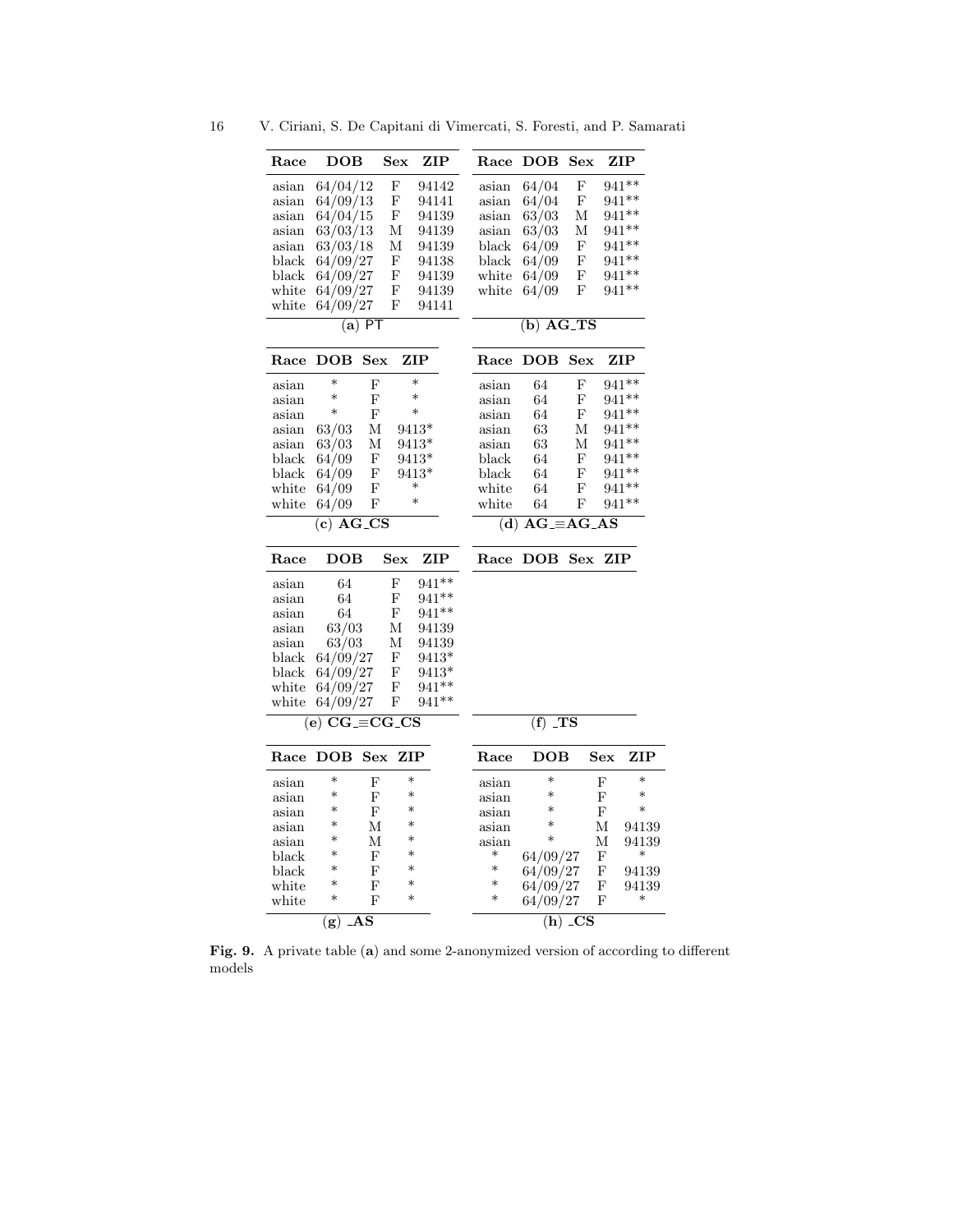| Algorithm                  |                  | Model Algorithm's type                                | Time complexity              |
|----------------------------|------------------|-------------------------------------------------------|------------------------------|
| Samarati [26]              | AG_TS Exact      |                                                       | exponential in $ QI $        |
| Sweeney [29]               | AG_TS Exact      |                                                       | exponential in $ QI $        |
| Bayardo-Agrawal [5]        | AG_TS Exact      |                                                       | exponential in $ QI $        |
| LeFevre-et-al. $[20]$      | AG_TS Exact      |                                                       | exponential in $ QI $        |
| $Aggarwal-et-al. [2]$      | $\mathcal{L}$ CS | $O(k)$ -Approximation                                 | $O(kn^2)$                    |
| Meyerson-Williams $[24]^2$ |                  | $\text{CSS}$ $O(k \log k)$ -Approximation $O(n^{2k})$ |                              |
| Aggarwal-et-al. [3]        | $CG_{-}$         | $O(k)$ -Approximation                                 | $O(kn^2)$                    |
| Ivengar $[18]$             |                  | AG_TS Heuristic                                       | limited number of iterations |
| Winkler [33]               |                  | AG_TS Heuristic                                       | limited number of iterations |
| Fung-Wang-Yu [12]          |                  | AG Heuristic                                          | limited number of iterations |

Fig. 10. Some approaches to k-anonymity (*n* is the number of tuples in  $PT$ )

PT, these exact algorithms with attribute generalization and tuple suppression are practical. In particular, when  $|QI| \in O(\log n)$ , these exact algorithms have computational time polynomial in the number of tuples of PT, provided that the threshold on the number of suppressed tuples (MaxSup) is constant in value.

Recently many exact algorithms for producing k-anonymous tables through attribute generalization and tuple suppression have been proposed [5, 20, 26, 29]. Samarati [26] presented an algorithm that exploits a binary search on the domain generalization hierarchy to avoid an exhaustive visit of the whole generalization space. Bayardo and Agrawal [5] presented an optimal algorithm that starts from a fully generalized table (with all tuples equal) and specializes the dataset in a minimal  $k$ -anonymous table, exploiting adhoc pruning techniques. Finally, LeFevre, DeWitt, and Ramakrishnan [20] described an algorithm that uses a bottom-up technique and a priori computation. Sweeney [29] proposed an algorithm that exhaustively examines all potential generalizations for identifying a minimal one satisfying the kanonymity requirement. This latter approach is clearly impractical for large datasets, and we will therefore not discuss it further. We will now describe these approaches in more details.

### 4.1 Samarati's Algorithm

The first algorithm for guaranteeing  $k$ -anonymity was proposed in conjunction with the definition of  $k$ -anonymity in [26]. The algorithm exploits both generalization and tuple suppression over quasi-identifier attributes and computes a k-minimal solution according to the minimum absolute distance preference criteria (see Sect. 2). Since the k-anonymity definition is based on a quasiidentifier, the algorithm works only on this set of attributes and on tables with more than  $k$  tuples (this last constraint being clearly a necessary condition for a table to satisfy  $k$ -anonymity).

Meyerson and Williams have also described in [24] a  $O(k \log |QI|)$ -approximation algorithm with polynomial time complexity  $(O(|QI|n^3))$  for the  $\mathbb{C}\mathbf{S}$  model.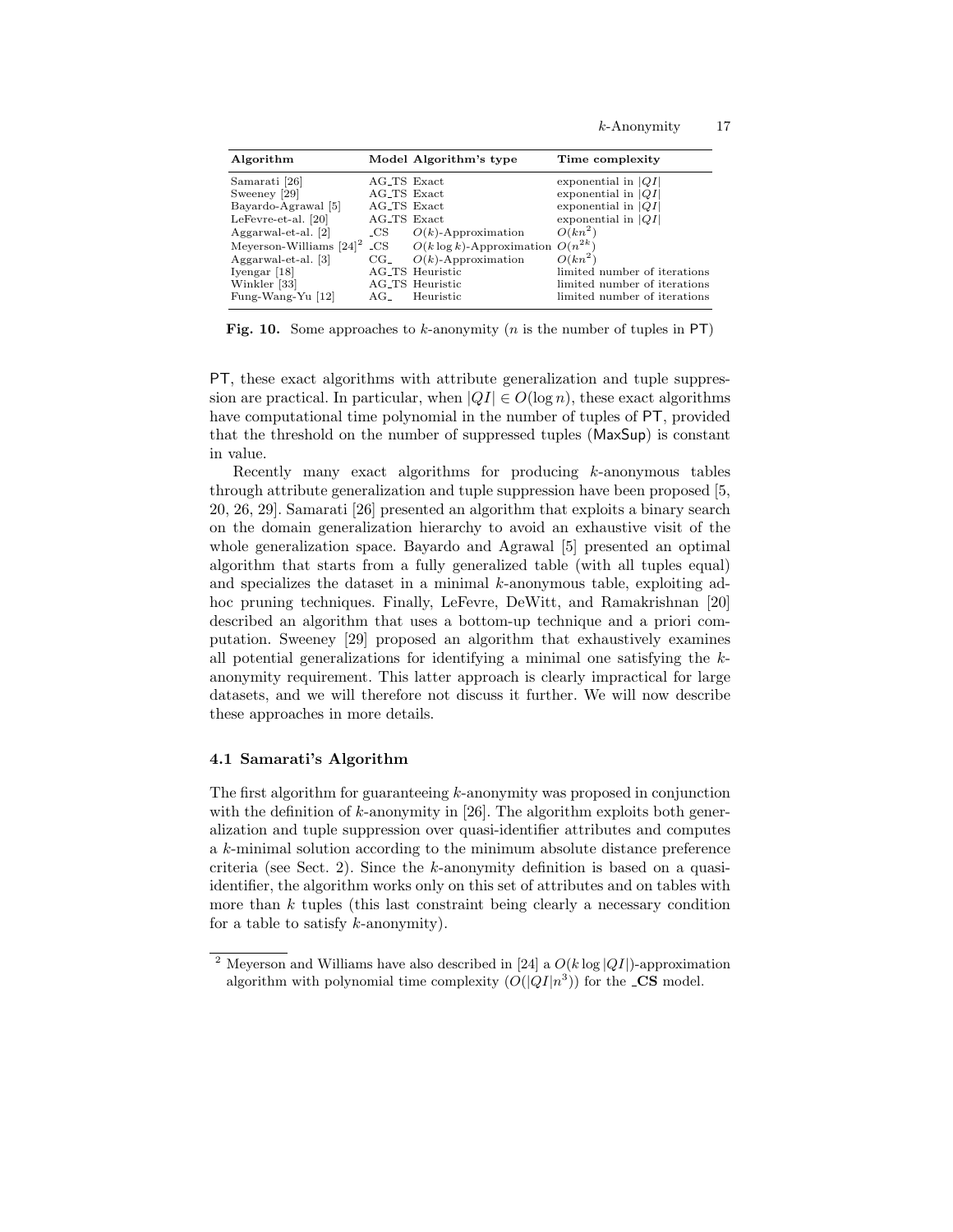As described in Sect. 2, given a domain generalization hierarchy, there are different paths from the bottom element of the hierarchy and the hierarchy's root. Each path corresponds to a different strategy according to which the original private table PT can be generalized (see, for instance, Fig. 4). Along each path there is exactly one *locally minimal* generalization, that is, a table satisfying k-anonymity and maintaining as much information as possible. The locally minimal generalization is the lowest node in the path satisfying k-anonymity. Each k-minimal generalization is locally minimal with respect to a path; the converse is not true, that is, a locally minimal generalization with respect to a given path might not be a  $k$ -minimal generalization. A naive approach to compute a k-minimal generalization would then consist in following each generalization strategy (path) in the domain generalization hierarchy stopping the process at the first generalization that satisfies  $k$ -anonymity, within the MaxSup constraint. Once all paths have been evaluated, at least one of the locally minimal generalizations is also a  $k$ -minimal generalization with suppression and can be chosen according to the preference criteria mentioned in Sect. 2. Given the high number of paths that should be followed, this naive approach is not practically applicable.

The key idea exploited in [26] to cut down the computation is the observation that going up in the hierarchy the number of tuples that must be removed to guarantee k-anonymity decreases. Each node in the domain generalization hierarchy is associated with a number, called *height*, which is equal to the sum of the elements in the corresponding distance vector. The height of a distance vector  $DV$  in a distance vector lattice  $VL$  is denoted by  $height(DV, VL)$ . The observation above ensures that if there is no solution that guarantees  $k$ -anonymity suppressing less than MaxSup tuples at height  $h$ , there cannot exist a solution, with height lower than  $h$  that guarantees it. This property is exploited by using a binary search approach on the lattice of distance vectors corresponding to the domain generalization hierarchy of the domains of the quasi-identifier. Consider lattice VL of height  $h = height(\top, V_L)$ , where  $\top$  is the top element of the lattice. First, the vectors at height  $\lfloor \frac{h}{2} \rfloor$  are evaluated. If there is a vector that satisfies  $k$ -anonymity within the suppression threshold established at height  $\lfloor \frac{h}{2} \rfloor$ , then the vectors at height  $\lfloor \frac{h}{4} \rfloor$  are evaluated, otherwise those at height  $\lfloor \frac{3h}{4} \rfloor$ , and so on, until the algorithm reaches the lowest height for which there is a distance vector that satisfies  $k$ -anonymity by suppressing no more tuples than MaxSup. As an example, consider the microdata table in Fig. 1, and assume  $QI = \{ \text{Race, ZIP} \}$ , where the domain generalization hierarchy, of height 3, is as illustrated in Fig. 6. Suppose also that  $k = 2$  and MaxSup = 2. The algorithm starts by evaluating the generalizations at height  $|3/2|=1$ , since there is a solution at level 1 (actually both  $GT_{[1,0]}$  and  $GT_{[0,1]}$  are solutions), the algorithm proceeds by evaluating generalizations at level  $\left[3/4\right] = 0$ . Table  $GT_{[0,0]}$  suppresses more than 2 tuples for 2-anonymity, so it is not a solution. The (local) minimal solutions are then  $GT_{[1,0]}$  and  $GT_{[0,1]}$ .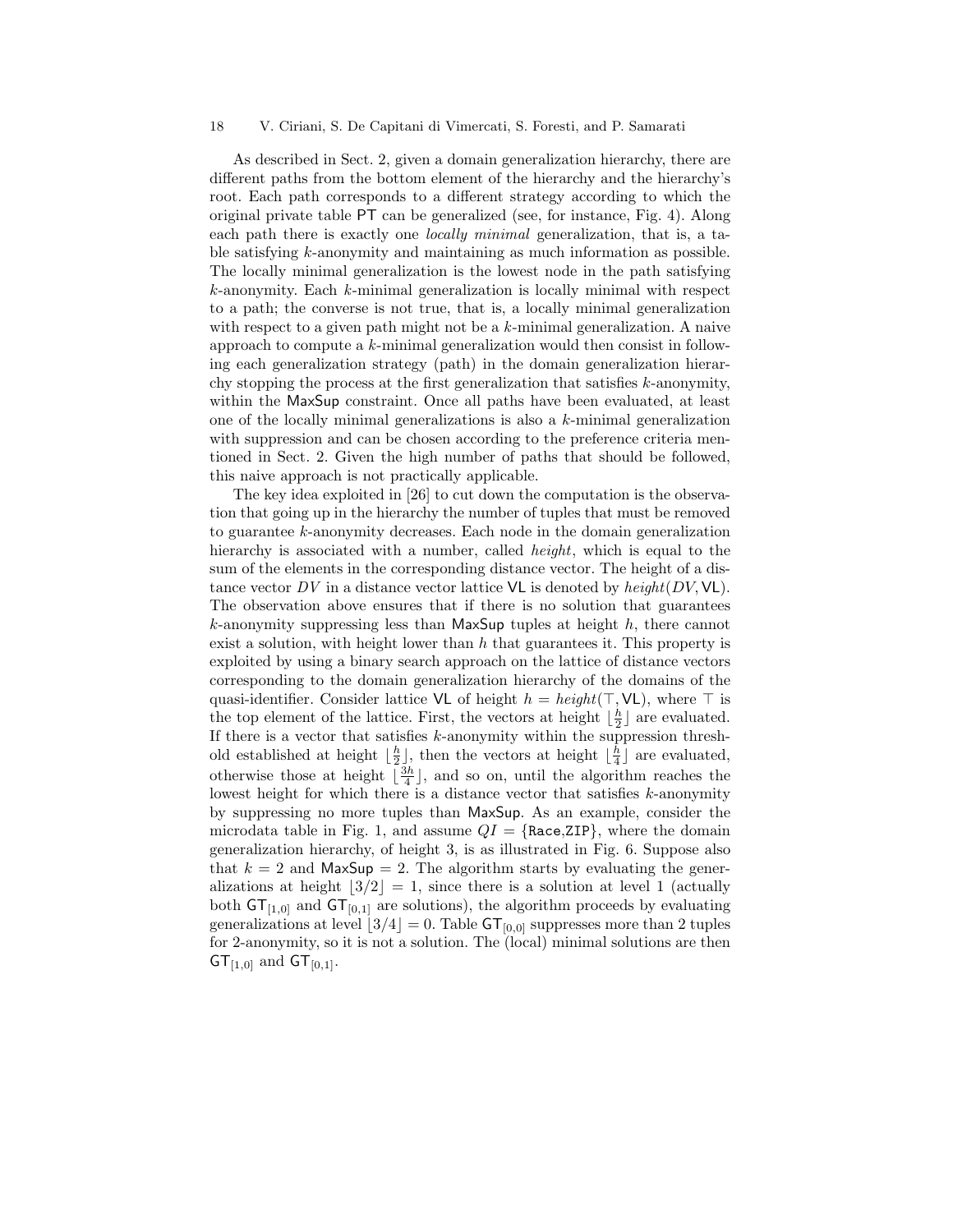Although this approach is simple, it requires the computation of all the generalized tables. To avoid such a computation, the concept of distance vector between tuples is introduced and exploited. Let T be a table and  $x, y \in T$  be two tuples such that  $x = \langle v'_1, \ldots, v'_n \rangle$  and  $y = \langle v''_1, \ldots, v''_n \rangle$  where  $v'_i$  and  $v''_i$ are values in domain  $D_i$ , for  $i = 1 \ldots, n$ . The *distance vector* between x and y is the vector  $V_{x,y} = [d_1, \ldots, d_n]$  where  $d_i$  is the (equal) length of the two paths from  $v_i'$  and  $v_i''$  to their closest common ancestor in the value generalization hierarchy  $\mathsf{VGH}_{D_i}$  (or, in other words, the distance from the domain of  $v_i'$  and  $v_i''$  to the domain at which they generalize to the same value  $v_i$ ). For instance, with reference to the PT illustrated in Fig. 1 and the hierarchies in Fig. 3, the distance vector between  $\langle$ asian,94139 $\rangle$  and  $\langle$ black,94139 $\rangle$  is [1,0], at which they both generalize to  $\langle \text{person},94139 \rangle$ .

Intuitively, the distance vector  $V_{x,y}$  between two tuples x and y in table  $T_i$  is the distance vector  $DV_{i,j}$  between  $T_i$  and the table  $T_j$ , with  $T_i \preceq T_j$ where the domains of the attributes in  $T_i$  are the most specific domains for which x and y generalize to the same tuple t. By looking at the distance vectors between the tuples in a table we can determine whether a generalization at a given vector satisfies k-anonymity by suppressing less than MaxSup tuples without computing the generalization. More precisely, we can determine, for each distance vector  $DV$ , the minimum required suppression for the  $k$ anonymity constraint to be satisfied by the generalization corresponding to DV. The approach works as follows. Let  $T_i = \text{PT}[QI]$  be the table to be considered. For each distinct tuple  $x \in T_i$  determine  $count(x, T_i)$  as the number of occurrences of x in  $T_i$ . Build a matrix  $\forall \mathsf{T}$  with a row for each of the different outliers (i.e., tuples with less than  $k$  occurrences) and a column for each different tuple in the table. Entry  $\mathsf{VT}[x, y]$  contains the distance vector between tuples x and y, that is,  $\nabla T[x, y] = V_{x,y}$ . (Note that the table is symmetric so only half on it actually needs to be computed.) Now, let vec be the distance vector of a generalization to consider as a potential solution. For each row  $x$ , compute  $C_x$  as the sum of the occurrences  $count(y, T_i)$  of tuples y (column of the matrix) such that  $\mathsf{VT}[x, y] \leq vec$ . These are tuples that at generalization vec would generalize to the same tuple as  $x$ , and the sum of their occurrences is the size of the resulting cluster. Determine then  $req\_sup$  as the sum of the occurrences of all the outlier tuples x (row of the matrix) such that  $C_x$  so computed is smaller than k, that is,  $req\_sup = \sum_{x|C_x < k} count(x, T_i)$ . Intuitively,  $req\_sup$  is the number of tuples that would still be outliers in the generalization corresponding to distance vector vec, and which would therefore need to be removed for the  $k$ -anonymity requirement to be satisfied. Hence, if  $req\_sup$  $\leq$  MaxSup the generalization with distance vector vec satisfies k-anonymity by suppressing less tuples than the threshold allowed. Otherwise it does not. Figure 11 illustrates a vector matrix VT for the table of Fig. 7. As an example, consider the generalized table  $GT_{[1,0]}$  and suppose that MaxSup = 2 and  $k = 2$ . It is easy to see that  $GT_{[1,0]}$  satisfies 2-anonymity and that the outlier tuples are  $t_1$  and  $t_6$ .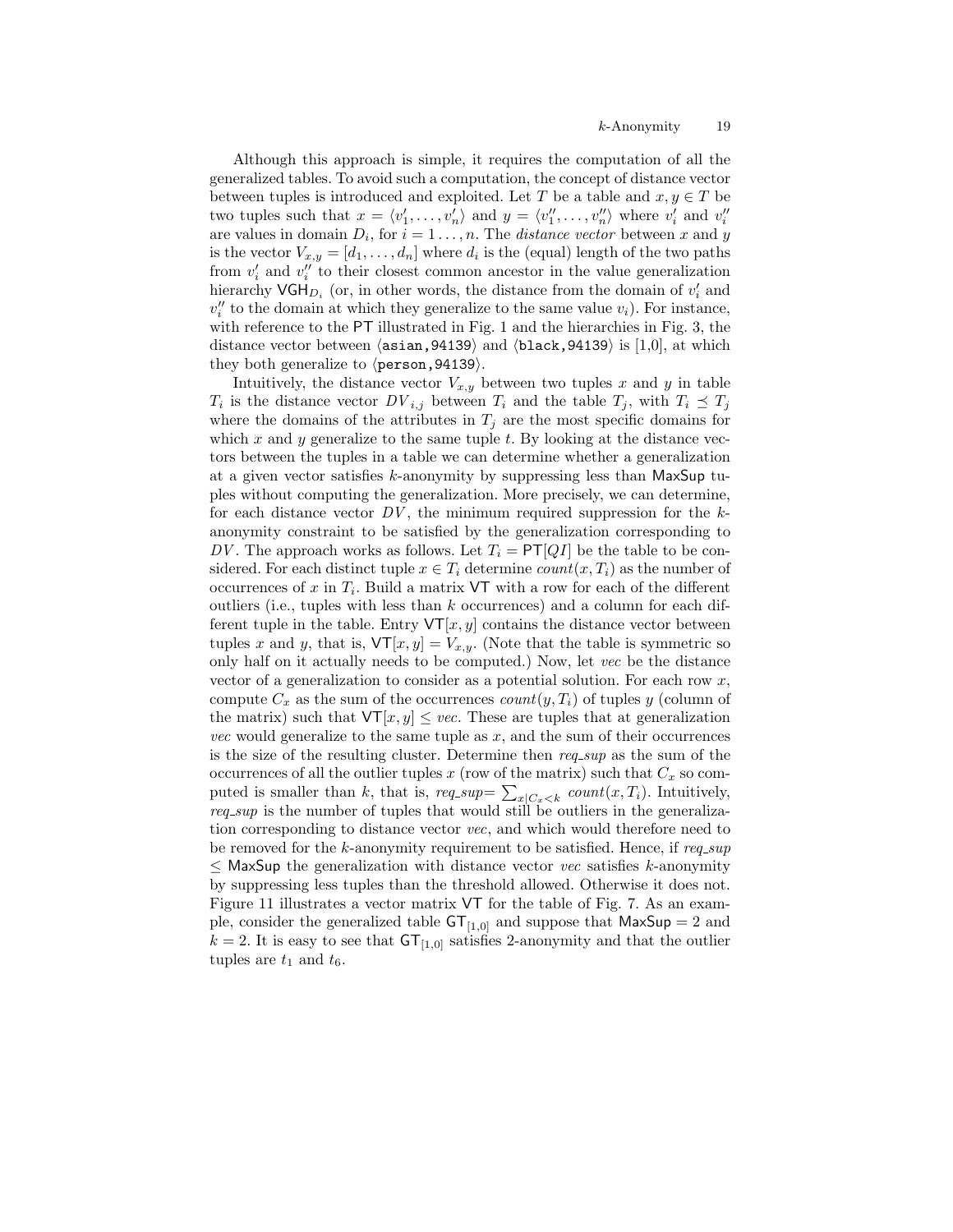|       | $\tau_1$ | $\scriptstyle t_2$ | $ t_3/t_4/t_5 $ | $\tau_6$ | $\tau$ | $t_{8}$ | τ9     |
|-------|----------|--------------------|-----------------|----------|--------|---------|--------|
| $t_1$ | [0, 0]   | [0, 1]             | [0, 2]          | [1, 2]   | [1, 2] | [1, 2]  | [1, 1] |
| $t_2$ | [0, 1]   | [0,0]              | [0, 2]          | [1,2]    | [1, 2] | [1, 2]  | [1,0]  |
| $t_6$ | [1, 2]   | [1, 2]             | [1, 1]          | [0, 0]   | [0, 1] | [1, 1]  | [1, 2] |
| $t_7$ | [1, 2]   | [1, 2]             | [1,0]           | [0, 1]   | [0, 0] | [1, 0]  | [1, 2] |
| $t_8$ | [1, 2]   | [1, 2]             | [1,0]           | [1, 1]   | [1, 0] | [0, 0]  | [0,2]  |
| t9    |          | [1,0]              | [1, 2]          | [1, 2]   | [1, 2] | [0, 2]  | [0, 0] |

20 V. Ciriani, S. De Capitani di Vimercati, S. Foresti, and P. Samarati

Fig. 11. Distance vectors between tuples of table PT in Fig. 7

| Race |                                                                                                 | 7.TP |  |
|------|-------------------------------------------------------------------------------------------------|------|--|
|      | $\langle$ [asian] [black] [white] $\rangle$ $\langle$ [94138] [94139] [94141] [94142] $\rangle$ |      |  |
|      | 2 3 4 5 6 7                                                                                     |      |  |

Fig. 12. Index assignment to attributes Race and ZIP

### 4.2 Bayardo-Agrawal's Algorithm

Bayardo and Agrawal [5] propose an interesting algorithm for AG TS, called k-Optimize, which often obtains good solutions with a reduced computational time. According to this approach, an attribute generalization for an attribute A with an ordered domain D consists in a partitioning of the attribute domain into intervals such that each possible value in the domain appears in some interval and each value in a given interval  $I$  precedes any value in the intervals following I. As an example, consider attribute Race on domain  $D_1 = \{ \text{asian},$ black, white} where the values in  $D_1$  are ordered according to a lexicographic order, and attribute ZIP on domain  $D_2 = \{94138, 94139, 94141, 94142\}$  where the values follow a numeric order. For instance, domain  $D_1$  can be partitioned into three intervals, namely [asian], [black], and [white], and domain  $D_2$  can be partitioned into four intervals, namely [94138], [94139], [94141], and [94142]. The approach then assumes an order among quasi-identifier attributes and associates an integer, called *index*, with each each interval in any domain of the quasi-identifier attributes. The index assignment reflects the total order relationship over intervals in the domains and among quasi-identifier attributes. For instance, consider the quasi-identifier attributes Race and Zip and suppose that Race precedes ZIP. Figure 12 illustrates the value ordering and the corresponding index values. As it is visible from this fig., the index values associated with the intervals of domain  $D_1$  of attribute Race are lower than the index values associated with the intervals of domain  $D_2$  of attribute ZIP since we assume that Race precedes ZIP. Moreover, within each domain the index assignment reflects the total order among intervals. More formally, the indexes associated with the intervals of domain  $D_i$  of attribute  $A_i$  are lower than the indexes associated with intervals of domain  $D_j$  of attribute  $A_j$ , if attribute  $A_i$  precedes  $A_j$  in the order relationship. Moreover, indexes associ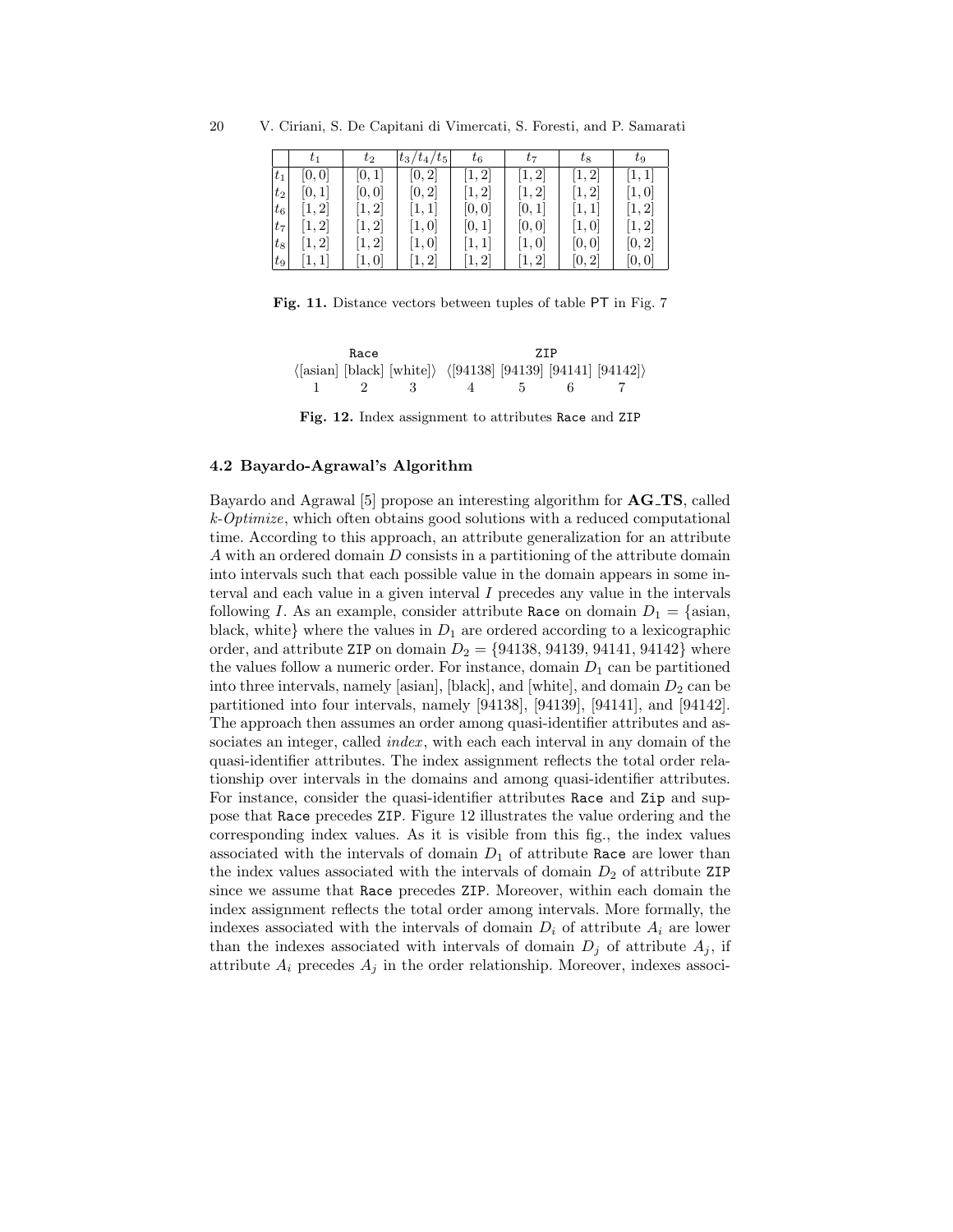ated with each interval I of domain  $D_i$  follow the same order as intervals in  $D_i$ .

A generalization is then represented through the union of the individual index values for each attribute. The least value in an attribute domain can be omitted since it will certainly appear in the generalizations for that domain. For instance, with respect to the total order of the value domains in Fig. 12, notation  $\{6\}$  identifies a generalization, where the generalizations are  $\{1\}$  for attribute Race and  $\{4, 6\}$  for attribute ZIP. These, in turn, represent the following value intervals: Race:  $\langle$ [asian or black or white]); ZIP:  $\langle$ [94138 or 94139], [94141 or 94142]). Note that the empty set  $\{\}$  represents the most general anonymization. For instance, with respect to our example, { } corresponds to the generalizations  $\{1\}$  for attribute Race and  $\{4\}$  for attribute ZIP, which in turn correspond to the generalized values Race:  $\langle$ [asian or black or white]); ZIP:  $\langle [94138 \text{ or } 94139 \text{ or } 94141 \text{ or } 94142] \rangle$ .

 $k$ -Optimize builds a set enumeration tree over the set  $I$  of index values. The root node of the tree is the empty set. The children of a node  $n$  will enumerate those sets that can be formed by appending a single element of  $I$  to  $n$ , with the restriction that this single element must follow every element already in  $n$  according to the total order previously defined. Figure 13 illustrates an example of set enumeration tree over  $I = \{1, 2, 3\}$ . The consideration of a tree guarantees the existence of a unique path between the root and each node. The visit of the set enumeration tree using a standard traversal strategy is equivalent to the evaluation of each possible solution to the  $k$ -anonymity problem. At each node  $n$  in the tree the cost of the generalization strategy represented by  $n$  is computed and compared against the best cost found until that point; if lower it becomes the new best cost. This approach however is not practical because the number of nodes in the tree is  $2^{|I|}$ ; therefore [5] proposes heuristics and pruning strategies. In particular, k-Optimize prunes a node *n* when it can determine that none of its descendants could be optimal. According to a given cost function, k-Optimize computes a lower bound on the cost that can be obtained by any node in the sub-tree rooted at n. The subtree can be pruned if the computed lower bound is higher than the best cost found by the algorithm until that point. Note that when a subtree is pruned also additional nodes can be removed from the tree. For instance, consider the set enumeration tree in Fig. 13 and suppose that node  $\{1, 3\}$  can be pruned. This means that a solution that contains index values 1 and 3 is not optimal and therefore also node {1, 2, 3} can be pruned.

k-Optimize can always compute the best solution in the space of the generalization strategies. Since the algorithm tries to improve the solution at each visited node evaluating the corresponding generalization strategy, it is possible to fix a maximum computational time, and obtain a good, but not optimal, solution.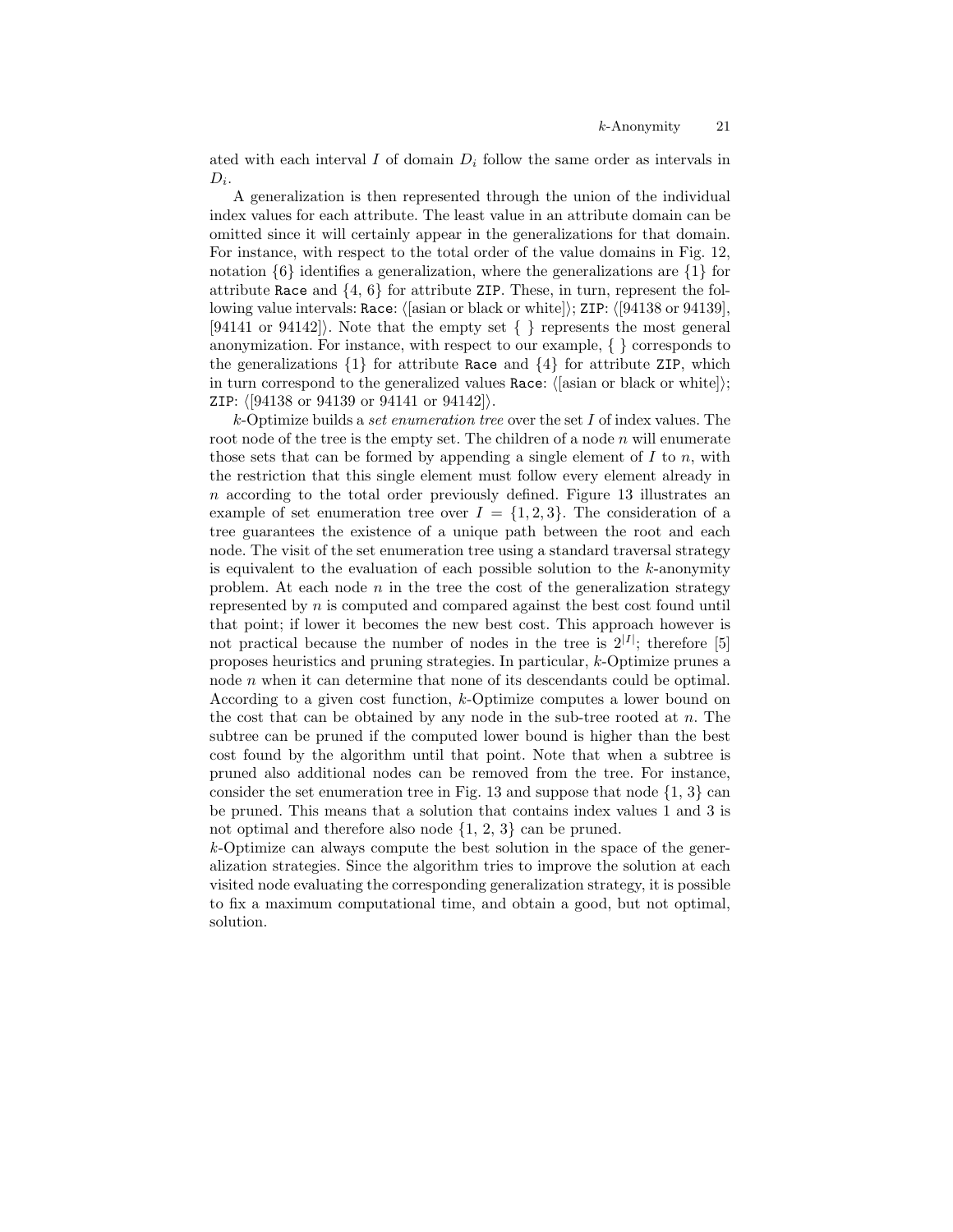

Fig. 13. An example of set enumeration tree over set  $I = \{1, 2, 3\}$  of indexes

### 4.3 Incognito

LeFevre, DeWitt and Ramakrishnan [20] propose an efficient algorithm for computing k-minimal generalization, called Incognito, which takes advantage of a bottom-up aggregation along dimensional hierarchies and a priori aggregate computation.

The key idea of Incognito is that if a table  $T$  with quasi-identifier  $QI$  of m attributes is k-anonymous, T is k-anonymous with respect to any quasiidentifiers  $QI'$ , where  $QI' \subset QI$ . In other words, the k-anonymity with respect to a proper subset of  $QI$  is a necessary (not sufficient) condition for the  $k$ anonymity with respect to  $QI$ . Exploiting this observation, Incognito excludes in advance some generalizations from the hierarchy in a priori computation.

The strategy followed by Incognito is a bottom-up breadth-first search on the domain generalization hierarchy. The algorithm generates all the possible minimal  $k$ -anonymous tables for a given private table  $PT$ . First (iteration 1), it checks k-anonymity for each single attribute in  $QI$ , discarding those generalizations that do not satisfy k-anonymity for the single attribute. Then, it combines the remaining generalizations in pairs performing the same control on pairs of attributes (iteration 2); then in triples (iteration 3), and so on, until the whole set of attributes in  $QI$  is considered (iteration  $|QI|$ ). More precisely, for each combination, Incognito checks the satisfaction of the k-anonymity constraint with a bottom-up approach; when a generalization satisfies  $k$ -anonymity, all its direct generalizations also certainly satisfy  $k$ anonymity and therefore they are no more considered. It is important to note that at iteration  $i$ , Incognito considers all the combinations of  $i$  attributes together, by considering only the generalizations that satisfied the k-anonymity constraint at iteration  $i - 1$ .

As an example, consider table PT in Fig. 1 and suppose that the quasiidentifier is  $QI = \{$ Race, Sex, Marital status}, and assume  $k = 2$ . At iteration 1, Incognito checks 2-anonymity on each single attribute, and finds that  $M_0$  does not satisfy 2-anonymity. At iteration 2, Incognito checks 2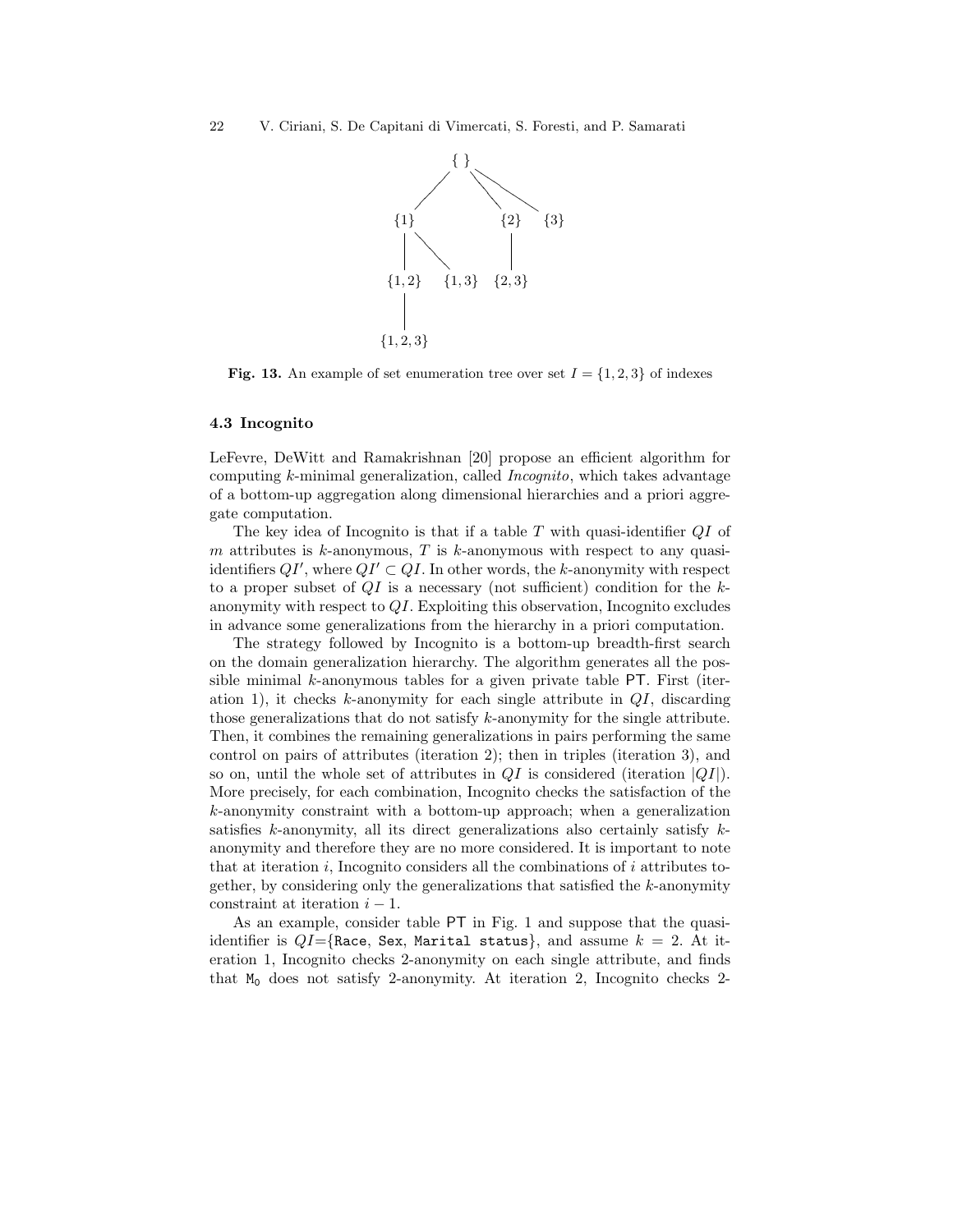anonymity on all the possible pairs of attributes, that is,  $\langle$ Race, Sex $\rangle$ ,  $\langle$ Race, Marital status), and  $\langle$ Sex, Marital status). In particular, Incognito has to first check the 2-anonymity with respect to the lowest tuples that can be formed with the single attributes generated at iteration 1 (i.e.,  $\langle R_0, S_0 \rangle$ ,  $\langle R_0,$  $M_1$ , and  $\langle S_0, M_1 \rangle$ . It is easy to see that the microdata table in Fig. 1 is 2-anonymous with respect to  $\langle R_0, S_0 \rangle$  and  $\langle S_0, M_1 \rangle$  but is not 2-anonymous with respect to  $\langle R_0, M_1 \rangle$  because, for example, there is only one occurrence of (white, been married). Incognito therefore proceeds by checking generalizations  $\langle R_0, M_2 \rangle$  and  $\langle R_1, M_1 \rangle$ . These generalizations satisfy 2-anonymity and then Incognito can start iteration 3. Due to the previous iterations, Incognito has to first check generalizations  $\langle R_0, S_0, M_2 \rangle$ , and  $\langle R_1, S_0, M_1 \rangle$ . Since these two generalizations satisfy the 2-anonymity property, the algorithm terminates. Figure 14 illustrates on the left-hand side the complete domain generalization hierarchies and on the right-hand side the sub-hierarchies computed by Incognito at each iteration (i.e., from which the generalizations, which are a priori known not to satisfy k-anonymity, have been discarded).

#### 4.4 Heuristic Algorithms

The algorithms presented so far find exact solutions for the  $k$ -anonymity problem. Since k-anonymity is a NP-hard problem, all these algorithms have complexity exponential in the size of the quasi-identifier. Alternative approaches have proposed the application of heuristic algorithms. The algorithm proposed by Iyengar  $[18]$  is based on genetic algorithms and solves the k-anonymity problem using an incomplete stochastic search method. The method does not assure the quality of the solution proposed, but experimental results show the validity of the approach. Winkler [34] proposes a method based on simulated annealing for finding locally minimal solutions, which requires high computational time and does not assure the quality of the solution.

Fung, Wang and Yu [12] present a top-down heuristic to make a table to be released k-anomymous. The approach applies to both continuous and categorical attributes. The top-down algorithm starts from the most general solution, and iteratively specializes some values of the current solution until the k-anonymity requirement is violated. Each step of specialization increases the information and decreases the anonymity. Therefore, at each iteration, the heuristic selects a "good" specialization guided by a goodness metric. The metric takes into account both the "information gain" and the "anonymity loss".

Due to heuristic nature of these approaches, no bounds on efficiency and goodness of the solutions can be given; however experimental results can be used to assess the quality of the solution retrieved.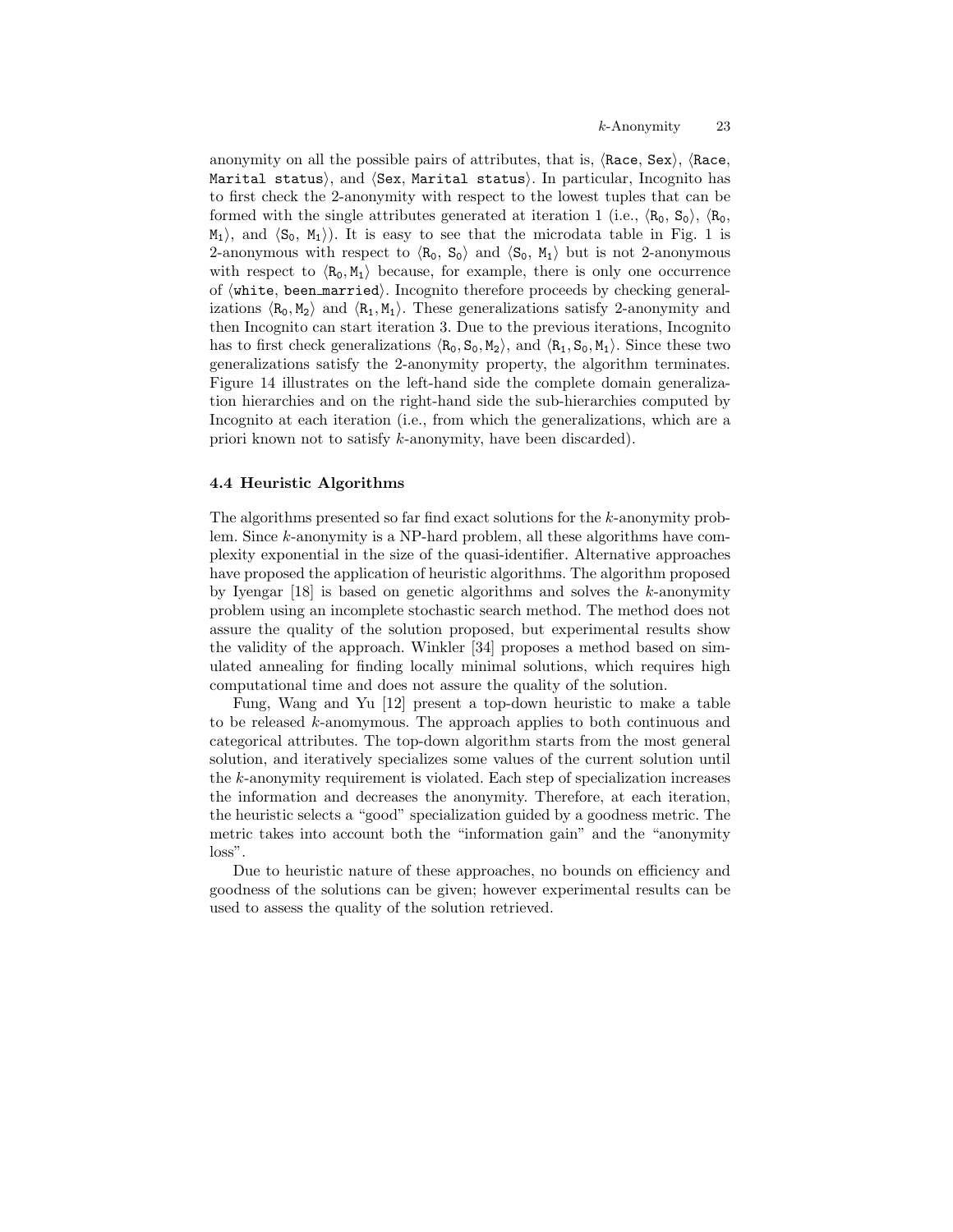

24 V. Ciriani, S. De Capitani di Vimercati, S. Foresti, and P. Samarati

Fig. 14. Sub-hierarchies computed by Incognito for the table in Fig. 1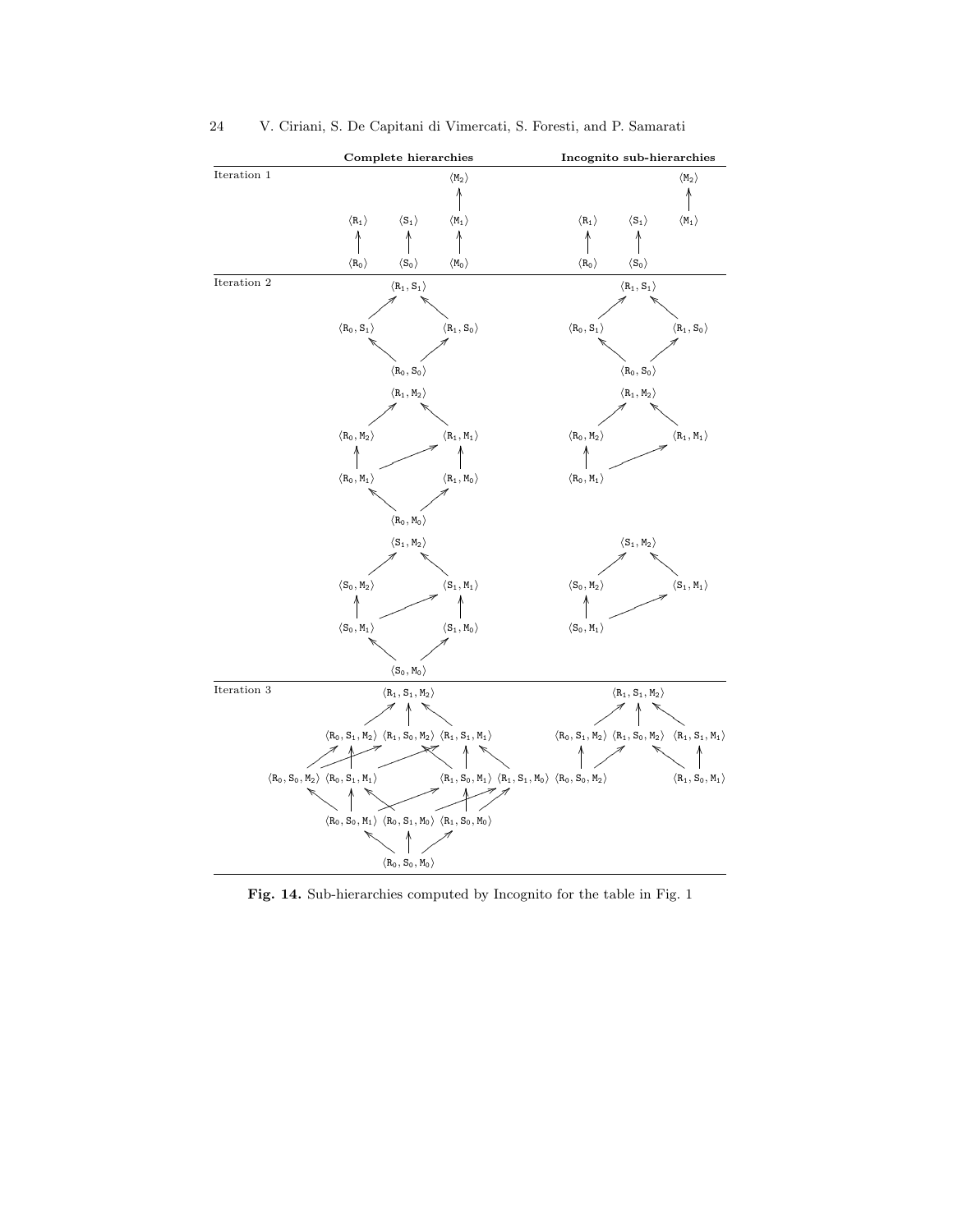## 5 Algorithms for \_CS and CG\_ Models

The exact algorithms just illustrated for solving the k-anonymity problem for AG\_TS and AG\_ are, due to the complexity of the problem, exponential in the size of the quasi-identifier. The exact algorithms for models CS and CG can be much more expensive, since the computational time could be exponential in the number of tuples in the table.

Approximation algorithms for  $\mathbb{C}\mathbf{S}$  and  $\mathbb{C}\mathbf{G}_-$  have been proposed, both for general and specific values of  $k$  (e.g., 1.5-approximation for 2-anonymity, and 2-approximation for 3-anonymity in [3]). In a minimization framework, a p-approximation algorithm guarantees that the cost  $C$  of its solution is such that  $C/C^* \leq p$ , where  $C^*$  is the cost of an optimal solution [13]. Both heuristics and approximation algorithms do not guarantee the minimality of their solution, but while we cannot perform any evaluation on the result of a heuristic, an approximation algorithm guarantees near-optimum solutions.

The first approximation algorithm for CS was proposed by Meyerson and Williams  $[24]$ . They presented an algorithm for k-anonymity, which guarantees a  $O(k \log(k))$ -approximation. Two approximation algorithms for  $\mathbb{C}\mathbf{S}$ and  $CG_{-}$ , with unbounded value of k, are described in [2, 3] and guarantee a  $O(k)$ -approximation solution.

The best-known approximation algorithm for  $\mathbb{C}\mathbf{S}$  is described in [2] and guarantees a  $O(k)$ -approximation solution. The algorithm constructs a complete weighted graph from the original private table PT. Each node in the graph corresponds to a tuple in PT, and the arcs are weighted with the number of different attribute values between the two tuples represented by extreme nodes. The algorithm then constructs, starting from the graph, a forest composed of trees containing at least  $k$  nodes, which represents the clustering for k-anonymization. All the tuples in the same tree have the same quasi-identifier value. The cost of a vertex is evaluated as the number of cells suppressed, the cost of a tree instead is the sum of the weights of its arcs. The cost of the final solution is equal to the sum of the costs of its trees. On the contrary, the cost of a  $k$ -anonymity solution is the cost of the biggest partition in the final forest, since the presence of big clusters implies the unification of many respondents into a single one, which causes information loss. In constructing the forest, the algorithm attempts to limit the maximum number of nodes in a tree to be  $3k-3$ . Partitions with more than  $3k-3$  elements are decomposed, without increasing the total solution cost.

An approximation algorithm for  $CG<sub>-</sub>$  is described in [3] as a direct generalization of the approximation algorithm for  $\mathbb{C}\mathbf{S}$  presented in [2]. The main difference is that, in this version, the weights of edges depend on the lowest level of generalization, for each attribute, that makes the tuples in the extreme nodes equal.

To find out better results for Boolean attributes, in case  $k = 2$  and  $k = 3$ , a different approach has been provided in  $[3]$ . Since  $\mathbb{C}\mathbf{S}$  and  $\mathbb{C}\mathbf{G}_-$  are equivalent when we use Boolean attributes, we consider here only  $k$ -anonymity with  $\mathsf{C}S$ .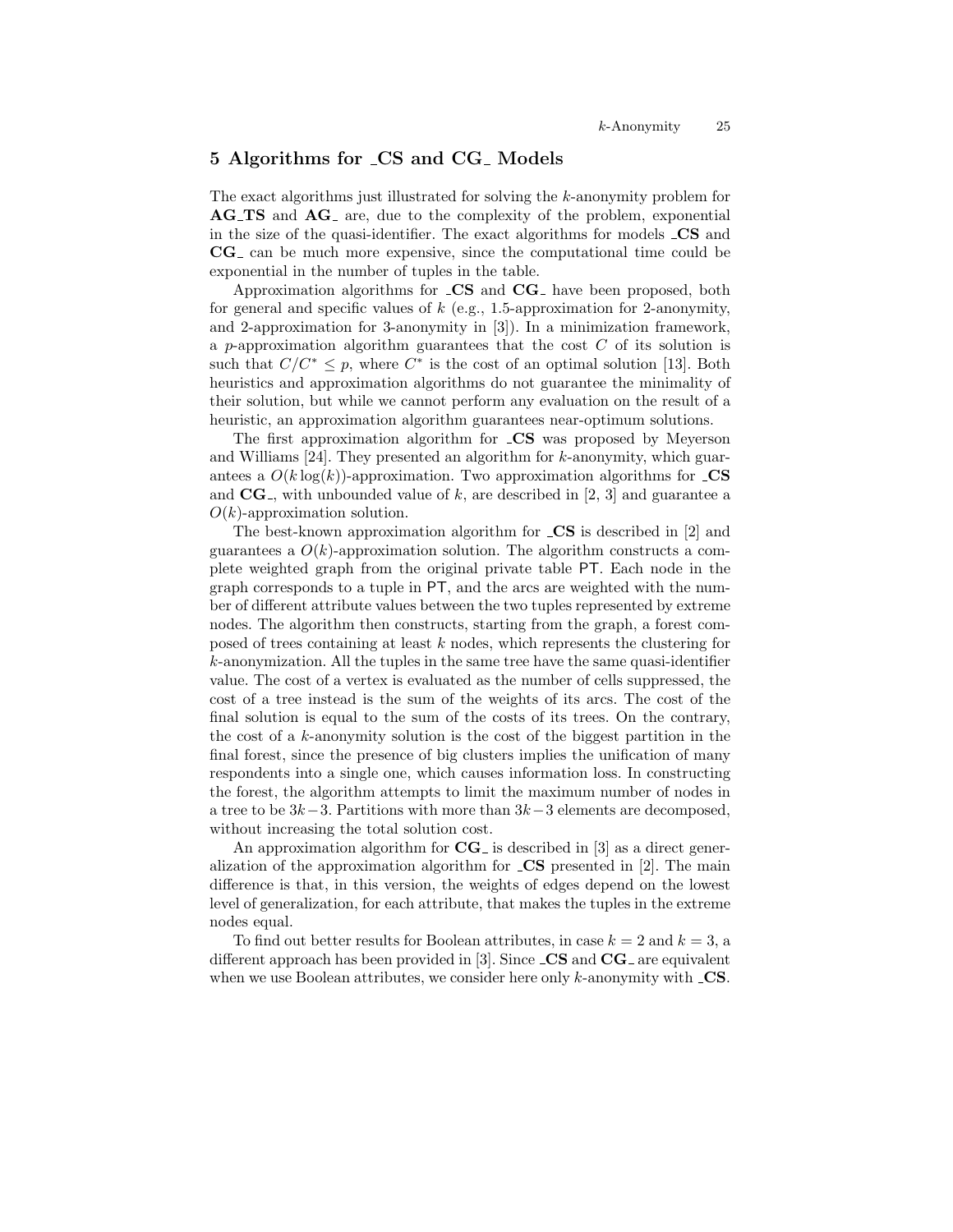The algorithm for  $k = 2$  exploits the minimum-weight [1, 2]-factor built on the graph constructed for the 2-anonymity instance. The [1, 2]-factor for graph  $G$  is the spanning subgraph of  $G$ , built using only vertexes of degree 1 or 2 (i.e., with no more than 2 outgoing edges). Such a subgraph is a vertexdisjoint collection of edges and pairs of adjacent nodes and can be computed in polynomial time. Each component in the subgraph is treated as a cluster, and we can obtain a 2-anonymized table by suppressing each cell, for which the vectors in the cluster differ in value. This procedure is a 1.5-approximation algorithm.

The approximation algorithm for  $k = 3$  is similar and guarantees a 2approximation solution.

### 6 Further Studies on k-Anonymity

We now briefly survey some interesting studies based on the concept of  $k$ anonymity.

#### Multidimensional k-Anonymity

The generalization procedures in the original k-anonymity proposal [26] assume a value generalization hierarchy, where each value has only a single generalization. For instance, with respect to the hierarchy in Fig. 3, a single step of generalization for ZIP code 94142 produces the unique value 9414∗. However, a generalization step could produce different generalized values. For instance, some possible generalized values corresponding to value 94142 are 9414∗ and 941∗2. If we assume that the generalization hierarchy is a graph instead of a tree, the generalization problem can even be harder. For solving this problem, LeFevre, DeWitt and Ramakrishnan propose a multidimensional model for  $k$ -anonymity [21, 22]. The authors show that the problem is still NP-hard and propose a greedy approximation algorithm for both numerical and categorical datasets. The time complexity of the algorithm proposed is  $O(n \log n)$ , where n is the number of tuples in the original table. The resulting k-anonymous table has a higher quality than the anonymized tables produced by other single-dimensional algorithms.

#### $\ell$ -Diversity

Although k-anonymity is a technique adopted to protect microdata respondents' privacy, it is vulnerable to some attacks that may lead to privacy breach. Machanavajjhala, Gehrke, and Kifer describe two possible attacks, namely homegeneity attack (already noted in [26]) and background knowledge attack [23]. Consider a k-anonymized table, where there is a sensitive attribute and suppose that all tuples with a specific value for the quasi-identifier have the same sensitive attribute value. Under these assumptions (homogeneity attack), if an attacker knows both the quasi-identifier value of an entity and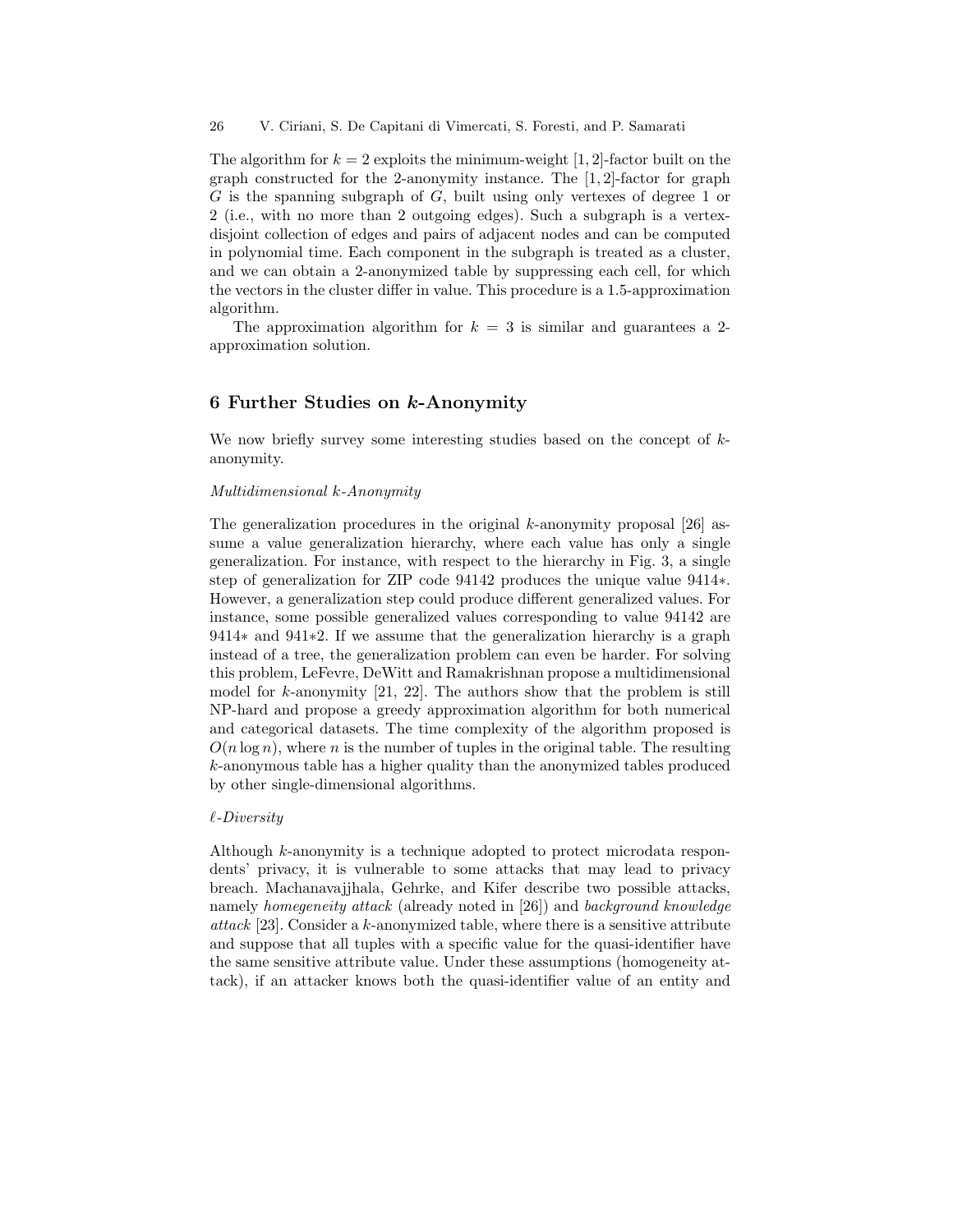|       |    |   | Race DOB Sex ZIP Disease |
|-------|----|---|--------------------------|
| asian | 64 | F | 941** hypertension       |
| asian | 64 | F | $941**$ obesity          |
| asian | 64 | F | $941**$ chest pain       |
| asian | 63 | М | $941**$ obesity          |
| asian | 63 | М | $941**$ obesity          |
| black | 64 | F | $941**$ short breath     |
| black | 64 | F | $941**$ short breath     |
| white | 64 | F | $941**$ chest pain       |
| white | 64 | F | $941**$ short breath     |
|       |    |   |                          |

Fig. 15. A 2-anonymous table according to the  $AG$  model

knows that this entity is represented in the table, the attacker can infer the sensitive value associated with certainty. For instance, with respect to the 2 anonymous table in Fig. 15, if Alice knows that Carol is a black female and that her data are in the microdata table, she can infer that Carol suffers of short breath, as both the tuples having these values for the Race and Sex attributes are associated with the short breath value for the Disease attribute. The 2-anonymous table is therefore exposed to attribute linkage.

The background knowledge attack is instead based on a prior knowledge of the attacker of some additional external information. For instance, suppose that Alice knows that Hellen is a white female. Alice can then infer that Hellen suffers of chest pain or short breath. Suppose now that Alice knows that Hellen runs for two hours every day. Since a person that suffers of short breath cannot run for a long period, Alice can infer with probability equal to 1 that Hellen suffers of chest pain.

To avoid such attacks, Machanavajjhala, Gehrke, and Kifer introduce the notion of  $\ell$ -diversity [23]. Given a private table PT and a generalization GT of PT, let  $q$ -block be a set of tuples in GT with the same quasi-identifier value. A q-block is said to be  $\ell$ -diverse if it contains at least  $\ell$  different values for the sensitive attribute. It is easy to see that with this additional constraint, the homogeneity attack is no more applicable because each  $q$ -block set has at least  $\ell$  ( $> 2$ ) distinct sensitive attribute values. Analogously, the background knowledge attack becomes more complicate as  $\ell$  increases because the attacker needs more knowledge to individuate a unique value associable to a predefined entity. The algorithm proposed in  $[23]$  therefore generates k-anonymous tables with the  $\ell$ -diversity property. The algorithm checks the  $\ell$ -diversity property, which is a monotonic property with respect to the generalization hierarchies considered for k-anonymity purposes.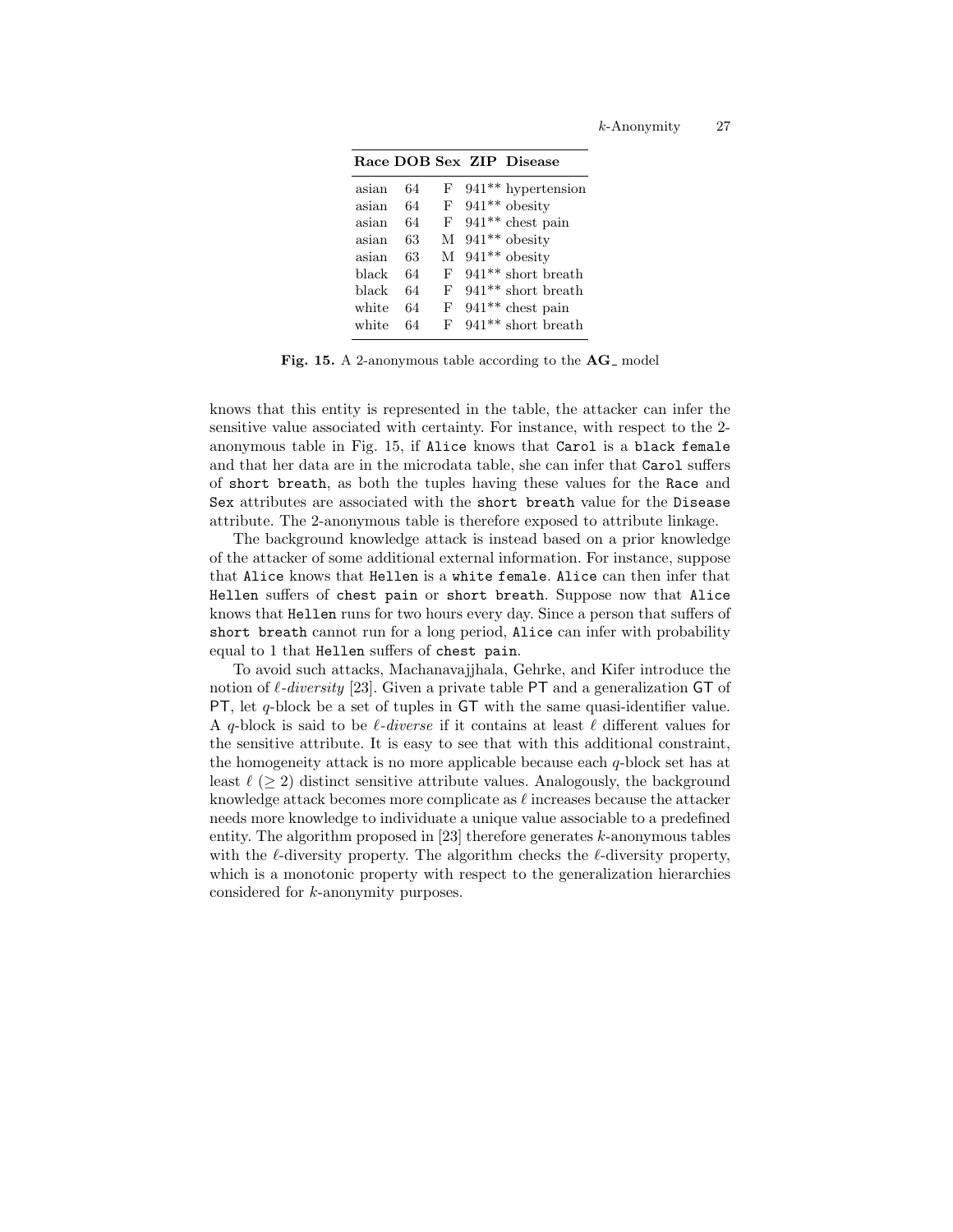It is important to note that the proposed algorithm considers only one sensitive attribute at time. The consequence is that even if each sensitive attribute in  $GT$  satifies the  $\ell$ -diversity property, the whole table  $GT$  may not respect the  $\ell$ -diversity property because the combination of the background knowledge on two or more sensitive attributes may lead to privacy breaches.

#### Evaluation of k-Anonymity

Some recent papers evaluate the results of  $k$ -anonymization using data mining techniques  $[1, 12, 32]$ . In particular, Aggarwal  $[1]$  shows that, when the number of attributes in the quasi-identifier increases, the information loss of the resulting  $k$ -anonymized table may become very high. The intuition behind this result is that the probability that  $k$  tuples in the private table are "similar" (i.e., they correspond to the same tuple in the anonymized table with a reduced loss of information) is very low. The ability to identify minimal quasi-identifiers is therefore important.

### Distributed Algorithms

Besides anonymizing data locally maintained by a data holder, it is also important to anonymize data distributed through different interconnected parties. To this purpose, recently some algorithms for distributed  $k$ -anonymity have been proposed [19, 31, 38].

Jiang and Clifton [19] suppose a microdata table to be vertically partitioned and stored at two different sites. The whole data can be reconstructed through a join on a common key. The authors propose a communication protocol allowing the two data holders to put together their data, obtaining a k-anonymized table. Basically, the two data holders agree on the tuples that should be generalized to the same quasi-identifier value before release. Once the two data holders agree on the strategy to adopt, they generalize their values following this common strategy. Wang, Fung and Dong [31] propose another approach for vertically partitioned tables, where the parties interact to individuate the best generalization strategy to adopt for k-anonymization.

Zhong, Yang and Wright [38] propose instead a distributed k-anonymity method for a horizontally partitioned table. The table has  $m + n$  attributes, where  $m$  attributes form a quasi-identifier for the table and the remaining n attributes are the sensitive attributes. Also, there are N customers that own a single tuple in the table. To build a  $k$ -anonymous table, the authors propose two different solutions. In the first one, each customer encrypts her sensitive attributes using an encryption key. The decryption of these sensitive attributes can be done only if there are at least  $k$  tuples with equal value for the corresponding quasi-identifier. This technique corresponds to the application of tuple suppression because if there are less than  $k$  tuples with the same quasi-identifier value, their sensitive attributes cannot be decrypted.

The second solution adopts cell suppression on the original microdata table by applying Meyerson and William's algorithm [24] to the distributed scenario.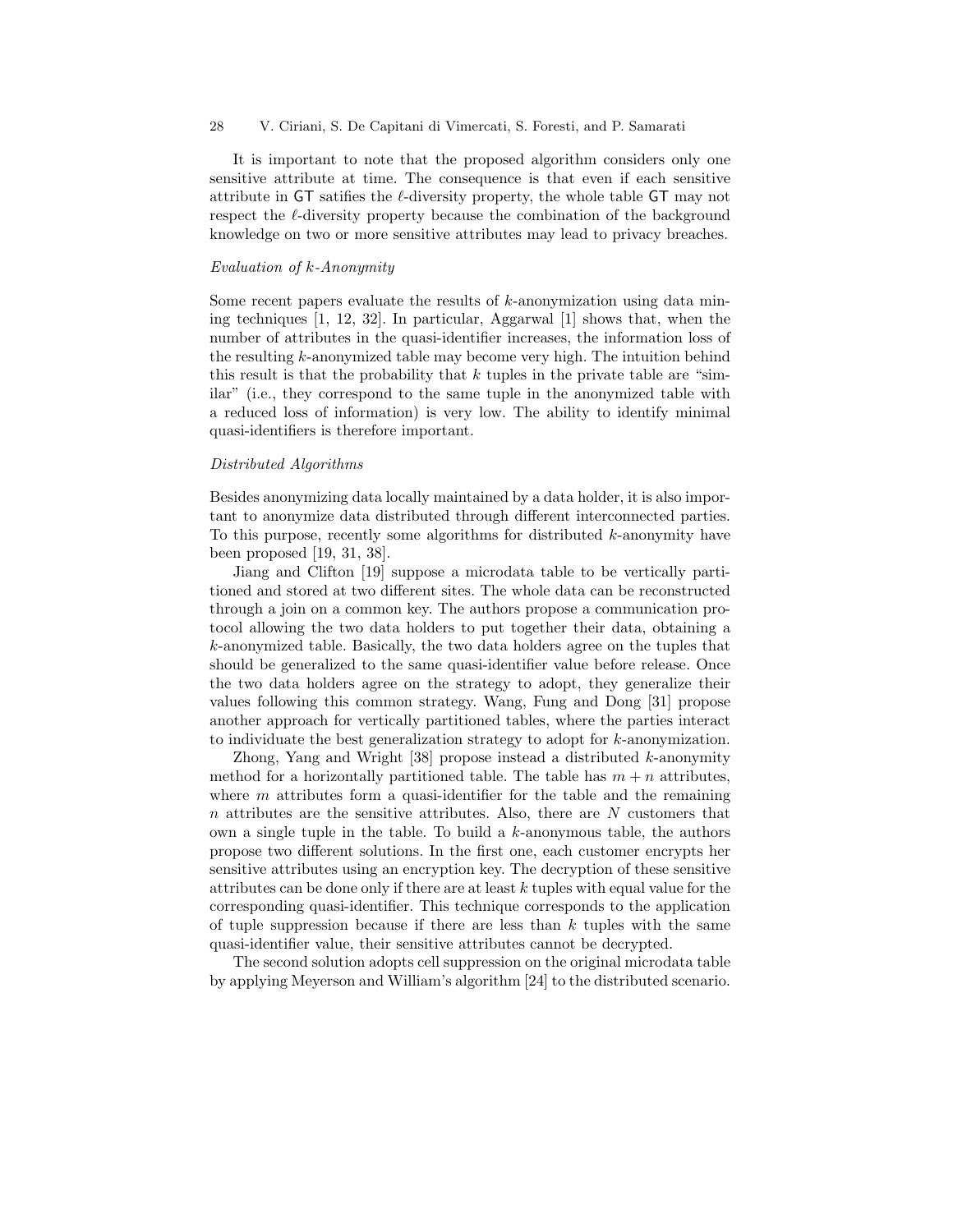|        |   | Name Sex Disease | Name Sex   |   |   | Sex Disease  |
|--------|---|------------------|------------|---|---|--------------|
| Sue    | F | hypertension     | Sue        | F | F | hypertension |
| Claire | F | obesity          | Claire     | F | F | obesity      |
| Ann    | F | chest pain       | Ann        | F | F | chest pain   |
| John   | М | obesity          | John       | М | F | short breath |
| David  | M | obesity          | David      | М | М | obesity      |
| Mary   | F | short breath     | Mary       | F |   |              |
| Alice  | F | short breath     | Alice      | F |   |              |
| Carol  | F | chest pain       | Carol      | F |   |              |
| Kate   | F | short breath     | Kate       | F |   |              |
|        |   | PТ               | view $v_1$ |   |   | view $v_2$   |

Fig. 16. A private table PT and two possible views on PT

### k-Anonymity with Multiple Views

The individuals' privacy can be violated by inferring information through multiple views on a private table. This problem is known as data association. Data association refers to the possibility that two or more attributes are considered more sensitive when their values are associated than when either appears separately. For instance, consider the private table PT in Fig. 16, where Name is an identifier and Disease is a sensitive attribute whose association with Name must be protected. Attributes Name and Disease should therefore be released through different views. Fig. 16 illustrates two possible views, namely  $v_1$  and  $v_2$ , of the original private table. By combining the information contained in these two views, it is however possible to reconstruct the associations between Name and Disease (e.g., John and David with obesity).

Yao, Wang and Jajodia [7] investigate this issue and use k-anonymity as a measure on information disclosure by a set of views with respect to a given data association that has to be protected. The authors first introduce the notion of *association cover* with respect to a set of views as follows. Suppose that the association between attributes ID and P must be protected, where ID is an identifier and P is a sensitive attribute. An association cover with respect to a set of views v is a set of pairs  $\{\langle id, p_1 \rangle, \ldots, \langle id, p_n \rangle\}$ , where id is a fixed value of attribute ID and  $p_i, i = 1, \ldots, n$ , is a value that can be associated with id in the set of views v. For instance,  $\{\langle \text{Sue, hypertension}\rangle, \langle \text{Sue,}$ obesity),  $\langle Sue, \text{ chest pain} \rangle$ ,  $\langle Sue, \text{ short breath} \rangle$  is an association cover with respect to views  $v_1$  and  $v_2$  in Fig. 16. Given a set of views v and an integer  $k, v$  is said to violate k-anonymity if there exists an association cover w.r.t. v of size less than k. In our example, the association cover  $\{\langle John, obesity \rangle\}$  and the association cover  $\{\langle \text{David, obesity} \rangle\}$  violate k-anonymity for any  $k > 1$ . Intuitively, this means that if a set of views  $v$  does not violate  $k$ -anonymity for a specific user-defined  $k$  value, we can state that the association between attributes ID and P is protected.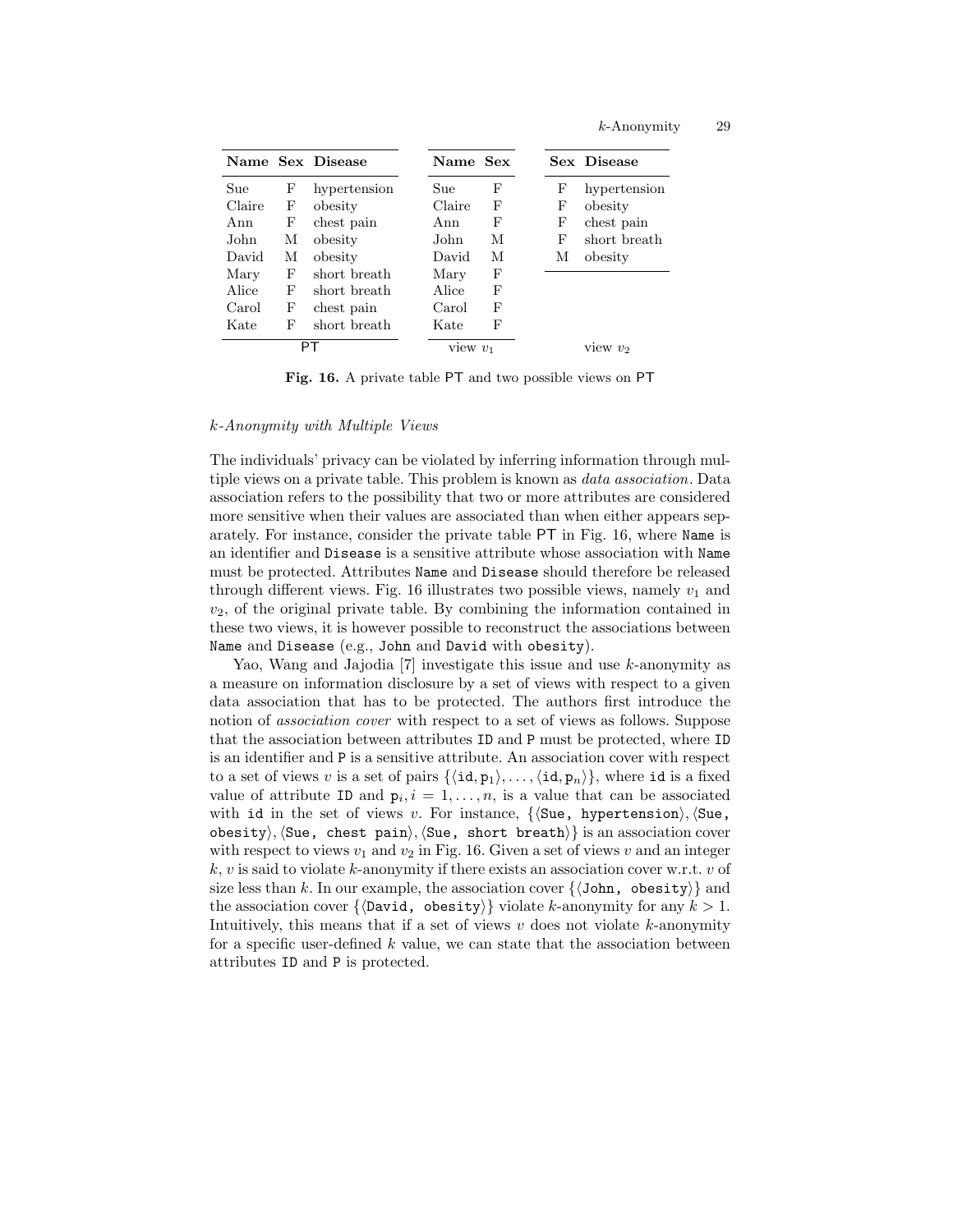Yao, Wang and Jajodia show that the problem of stating whether a set of views violates k-anonymity is in general computationally hard  $(NP^{NP}$ hard). In the case where no functional dependencies exist among the views, the problem becomes simpler, and a polynomial checking algorithm for its solution is described [7].

### k-Anonymity with Micro-Aggregation

Domingo-Ferrer and Mateo-Sanz [9] propose the use of micro-aggregation (instead of generalization and suppression) to achieve k-anonymity.

Micro-aggregation requires to divide a microdata set in a number of clusters of at least  $k$  tuples each. For each attribute, the average value over each cluster is computed and used to replace each of the original averaged values. The optimal  $k$ -partition solution is a partition that maximizes the homogenity within each cluster; the higher the homogeneity within each cluster, the lower the information loss since the micro-aggregation replaces values in a cluster by the cluster centroid. The sum of squares is the traditional criterion to measure homogeneity in clustering. The problem of optimal micro-aggregation is related to the classical minimum sum-of-squares clustering that is a NP-hard problem [25]. Domingo-Ferrer and Mateo-Sanz therefore propose to determine an optimal solution by reducing the solution space. To this purpose, their approach consider only solutions with clusters of size between  $k$  and  $2k$ . The minimum size is fixed to  $k$  to achieve  $k$ -anonymity, while the maximum is set to  $2k$  to minimize information loss.

### k-Anonymity for Protecting Location Privacy

The k-anonymity property has been studied also for protecting location privacy [6, 14]. In the context of location-based services, Bettini, Wang and Jajodia [6] present a framework for evaluating the privacy of a user identity when location information is released. In this case, k-anonymity is guaranteed, not among a set of tuples of a database, but in a set of individuals that can send a message in the same spatio-temporal context.

#### k-Anonymity for Communication Protocols

k-anonymity has also been investigated to preserve privacy in communication protocols  $[15, 30, 36, 37]$ , with the notion of sender (receiver, resp.) k-anonymity. A communication protocol is sender k-anonymous (receiver kanonymous, resp.) if it guarantees that an attacker, who is trying to discover the sender (receiver, resp.) of a message, can just detect a set of  $k$  possible senders (receivers, resp.).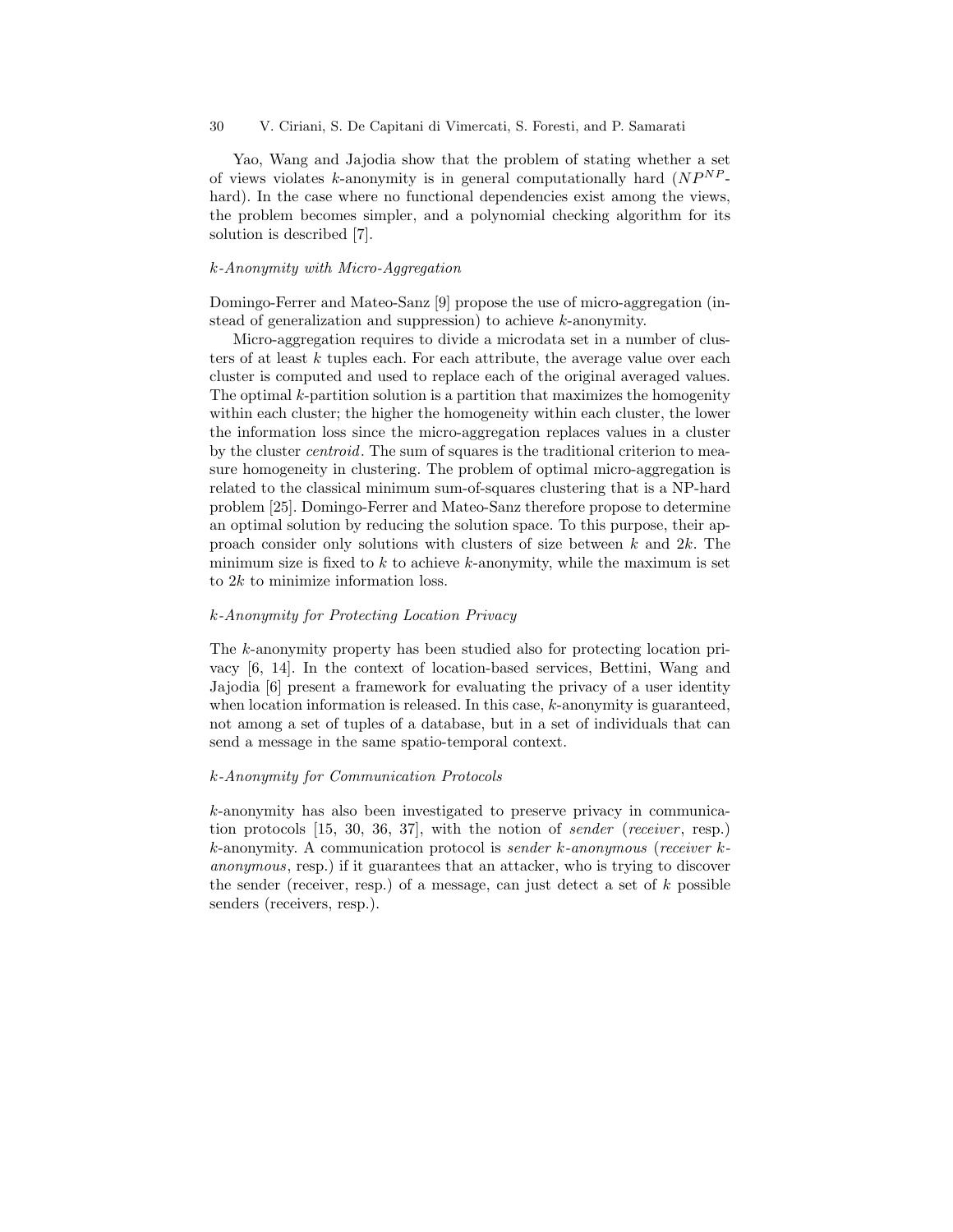## 7 Conclusions

k-anonymity has recently been investigated as an interesting approach to protect microdata undergoing public or semi-public release from linking attacks. In this chap., we illustrated the original  $k$ -anonymity proposal and its enforcement via generalization and suppression as means to protect respondents' identities while releasing truthful information. We then discussed different ways in which generalization and suppression can be applied, thus defining a possible taxonomy for k-anonymity and discussed the main proposals existing in the literature for solving the k-anonymity problems in the different models. We have also illustrated further studies building on the  $k$ -anonymity concept to safeguard privacy.

## 8 Acknowledgments

This work was supported in part by the European Union within the PRIME Project in the FP6/IST Programme under contract IST-2002-507591 and by the Italian MIUR within the KIWI and MAPS projects.

### References

- 1. Aggarwal C (2005). On k-anonymity and the curse of dimensionality. In Proc. of the 31st International Conference on Very Large Data Bases (VLDB'05), Trondheim, Norway.
- 2. Aggarwal G, Feder T, Kenthapadi K, Motwani R, Panigrahy R, Thomas D, Zhu A (2005). Anonymizing tables. In Proc. of the 10th International Conference on Database Theory (ICDT'05), pp. 246–258, Edinburgh, Scotland.
- 3. Aggarwal G, Feder T, Kenthapadi K, Motwani R, Panigrahy R, Thomas D, Zhu A (2005). Approximation algorithms for k-anonymity. Journal of Privacy Technology, paper number 20051120001.
- 4. Anderson R (1996). A security policy model for clinical information systems. In Proc. of the 1996 IEEE Symposium on Security and Privacy, pp. 30–43, Oakland, CA, USA.
- 5. Bayardo RJ, Agrawal R (2005). Data privacy through optimal k-anonymization. In Proc. of the 21st International Conference on Data Engineering (ICDE'05), pp. 217–228, Tokyo, Japan.
- 6. Bettini C, Wang XS, Jajodia S (2005). Protecting privacy against locationbased personal identification. In Proc. of the Secure Data Management, Trondheim, Norway.
- 7. Jajodia S, Yao C, Wang XS (2005). Checking for k-anonymity violation by views. In Proc. of the 31st International Conference on Very Large Data Bases (VLDB'05), Trondheim, Norway.
- 8. Dobson J, Jajodia S, Olivier M, Samarati P, Thuraisingham B (1998). Privacy issues in www and data mining. In Proc. of the 12th IFIP WG11.3 Working Conference on Database Security, Chalkidiki, Greece. Panel notes.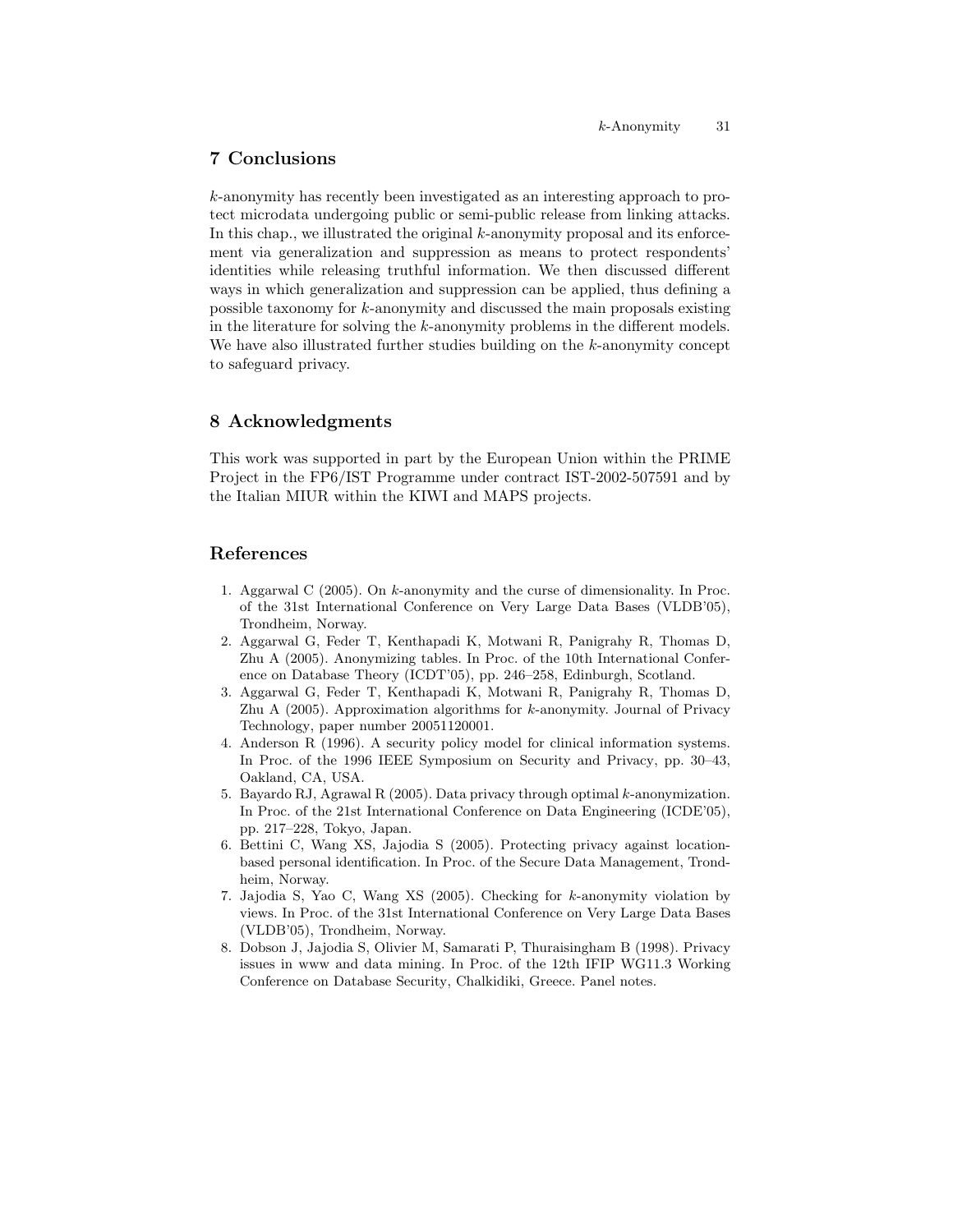- 32 V. Ciriani, S. De Capitani di Vimercati, S. Foresti, and P. Samarati
	- 9. Domingo-Ferrer J, Mateo-Sanz JM (2002). Practical data-oriented microaggregation for statistical disclosure control. IEEE Transactions on Knowledge and Data Engineering, 14(1):189–201.
- 10. Duncan GT, Jabine TB, de Wolf VA editors (1993). Private Lives and Public Policies. National Academy Press.
- 11. Franconi L, Polettini S (2004). Individual risk estimation in  $\mu$ -ARGUS: a review. In Domingo-Ferrer J and Torra V, editors, Privacy in Statistical Databases, vol. 3050 of LNCS, pp. 262–372. Springer, Berlin Heidelberg.
- 12. Fung B, Wang K, Yu P (2005). Top-down specialization for information and privacy preservation. In Proc. of the 21st International Conference on Data Engineering (ICDE'05), Tokyo, Japan.
- 13. Garey M, Johnson D (1979). Computers and Intractability. Freeman and Company.
- 14. Gedik B, Liu L (2005). A customizable k-anonymity model for protecting location privacy. In Proc. of the 25th International Conference on Distributed Computing Systems (IEEE ICDCS), Columbus, Ohio, USA.
- 15. Hughes D, Shmatikov V (2004). Information hiding, anonymity and privacy: a modular approach. Journal of Computer Security, 12(1):3–36, 2004.
- 16. Hundepool A, Van deWetering A, Ramaswamy R, Franconi L, Capobianchi A, DeWolf PP, Domingo-Ferrer J, Torra V, Brand R, Giessing S (2003).  $\mu$ -ARGUS version 3.2 software and user's manual. Statistics Netherlands. http://neon.vb.cbs.nl/casc.
- 17. Hundepool A, Willenborg L (1996).  $\mu$  and τ-ARGUS: software for statistical disclosure control. In Proc. of the 3rd International Seminar on Statistical Confidentiality, Bled.
- 18. Iyengar V (2002). Transforming data to satisfy privacy constraints. In Proc. of the 8th ACM SIGKDD International Conference on Knowledge Discovery and Data Mining, pp. 279–288, Edmonton, Alberta, Canada.
- 19. Jiang W, Clifton C (2005). Privacy-preserving distributed k-anonymity. In Proc. of the 19th Annual IFIP WG 11.3 Working Conference on Data and Applications Security, Storrs, CT, USA.
- 20. LeFevre K, DeWitt DJ, Ramakrishnan R (2005). Incognito: Efficient fulldomain k-anonymity. In Proc. of the 24th ACM SIGMOD International Conference on Management of Data, pp. 49–60, Baltimore, Maryland, USA.
- 21. LeFevre K, DeWitt DJ, Ramakrishnan R (2005). Multidimensional kanonymity. Technical Report 1521, Department of Computer Sciences, University of Wisconsin, Madison, USA.
- 22. LeFevre K, DeWitt DJ, Ramakrishnan R (2006). Mondrian multidimensional k-anonymity. In Proc. of the International Conference on Data Engineering (ICDE'06), Atlanta, GA, USA.
- 23. Machanavajjhala A, Gehrke J, Kifer D  $(2006)$ .  $\ell$ -diversity: Privacy beyond k-anonymity. In Proc. of the International Conference on Data Engineering (ICDE'06), Atlanta, GA, USA.
- 24. Meyerson A, Williams R (2004). On the complexity of optimal k-anonymity. In Proc. of the 23rd ACM-SIGMOD-SIGACT-SIGART Symposium on the Principles of Database Systems, pp. 223–228, Paris, France.
- 25. Oganian A, Domingo-Ferrer J (2001). On the complexity of optimal microaggregation for statistical disclosure control. Statistical Journal of the United Nations Economic Comission for Europe, 18(4):345–354.